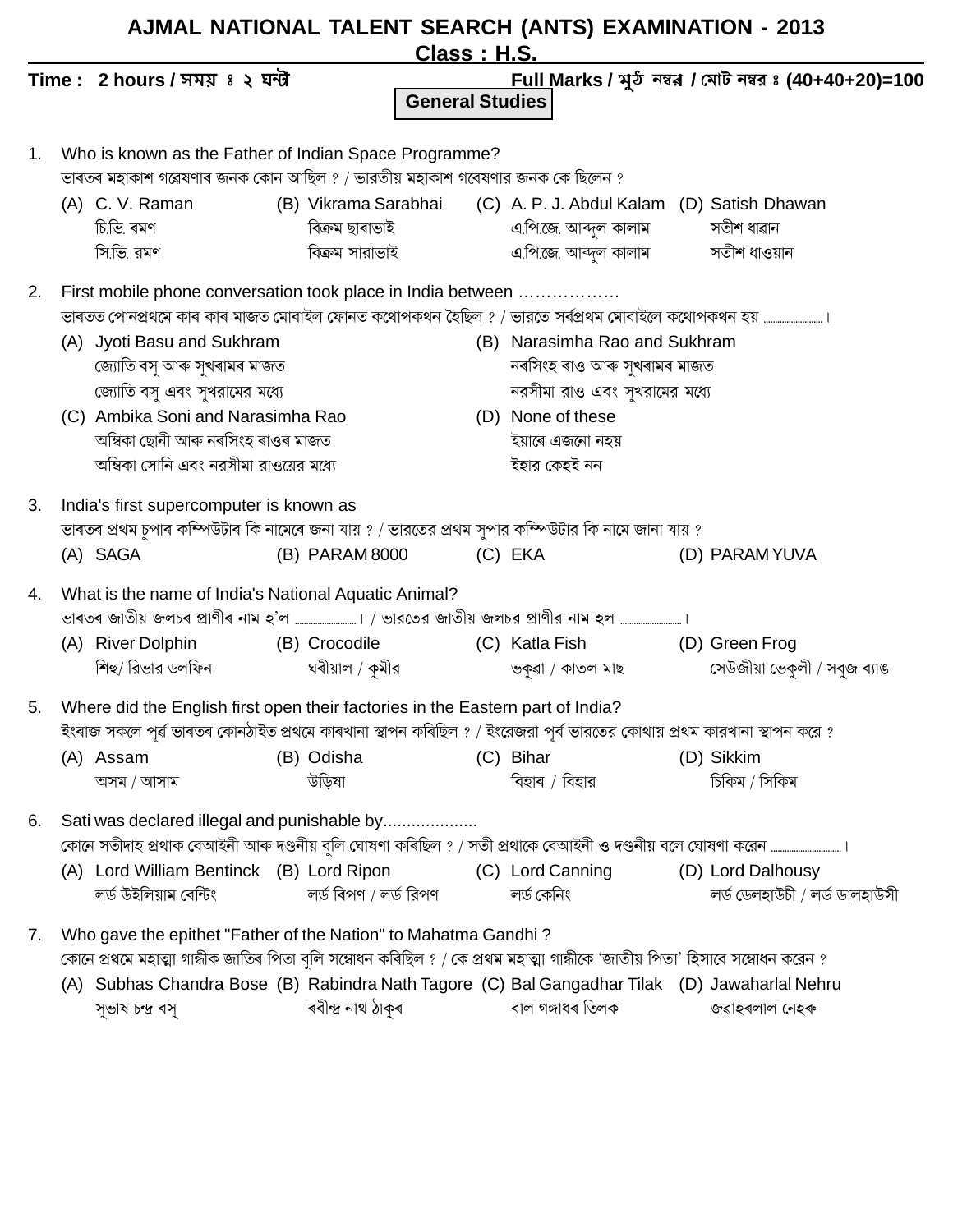| 8. |                                                                                       | Mangal Pandey was a sepoy at                                                                                   |                  |                                 |  |                                                                                                                                        |  |                                                                                                                                     |  |
|----|---------------------------------------------------------------------------------------|----------------------------------------------------------------------------------------------------------------|------------------|---------------------------------|--|----------------------------------------------------------------------------------------------------------------------------------------|--|-------------------------------------------------------------------------------------------------------------------------------------|--|
|    | মঙ্গল পাণ্ডে …………………… সেনাদলৰ সৈনিক আছিল। / মঙ্গল পাণ্ডে ………………………… এর সৈনিক ছিলেন।   |                                                                                                                |                  |                                 |  |                                                                                                                                        |  |                                                                                                                                     |  |
|    |                                                                                       | (A) 34th Bengal Native Infantry                                                                                |                  |                                 |  | (B) Madras Light Cavalry                                                                                                               |  |                                                                                                                                     |  |
|    |                                                                                       | 34 বেঙ্গল স্থানীয় পদাতিক বাহিনী                                                                               |                  |                                 |  |                                                                                                                                        |  | মাদ্ৰাজ লাইট অশ্বাৰোহী বাহিনী / মাদ্ৰাজ লাইট অশ্বারোহী বাহিনী                                                                       |  |
|    |                                                                                       | (C) 5th Royal Gurkha Rifle                                                                                     |                  |                                 |  | (D) None of these                                                                                                                      |  |                                                                                                                                     |  |
|    |                                                                                       | 35 ৰয়েল গোৰ্খা ৰাইফল বাহিনী / 35 রয়েল গোৰ্খা রাইফল বাহিনী                                                    |                  |                                 |  | এটাও নহয় / একটিও নয়                                                                                                                  |  |                                                                                                                                     |  |
| 9. |                                                                                       | First Chief Justice of India was                                                                               |                  |                                 |  |                                                                                                                                        |  |                                                                                                                                     |  |
|    |                                                                                       | ভাৰতৰ প্ৰথম মুখ্য বিচাৰপতি কোন আছিল ? / ভারতের প্ৰথম মুখ্য বিচারপতি ।                                          |                  |                                 |  |                                                                                                                                        |  |                                                                                                                                     |  |
|    |                                                                                       | (A) Patanjali Sastri (B) H J Kania (C) S R Das                                                                 |                  |                                 |  |                                                                                                                                        |  | (D) Chand Mahajan                                                                                                                   |  |
|    |                                                                                       | পতঞ্জলী শাস্ত্ৰী                                                                                               |                  | এইচ জে কানিয়া                  |  | এছ আৰ দাস / এস আর দাস                                                                                                                  |  | চান্দ মহাজন                                                                                                                         |  |
|    |                                                                                       | 10. Right to Information Act in India applies to all states and Union Territories except                       |                  |                                 |  |                                                                                                                                        |  |                                                                                                                                     |  |
|    | ৰাজ্যৰ বাহিৰে ভাৰতৰ সকলো ৰাজ্য আৰু কেন্দ্ৰীয়শাসিত অঞ্চলত তথ্য জনাৰ আইন প্ৰযোজ্য হয়। |                                                                                                                |                  |                                 |  |                                                                                                                                        |  |                                                                                                                                     |  |
|    |                                                                                       | ভারতের ……………………………………………………… রাজ্য ছাড়া বাকী সকল রাজ্য ও কেন্দ্রীয় শাসিত অঞ্চলে তথ্য জানার আইন প্রযোজ্য হয়। |                  |                                 |  |                                                                                                                                        |  |                                                                                                                                     |  |
|    |                                                                                       | (A) Jammu and Kashmir                                                                                          |                  | (B) Nagaland                    |  | (C) Goa                                                                                                                                |  | (D) Sikkim                                                                                                                          |  |
|    |                                                                                       |                                                                                                                |                  |                                 |  |                                                                                                                                        |  | চিকিম / সিকিম                                                                                                                       |  |
|    |                                                                                       | 11. The state tree of Tripura is                                                                               |                  |                                 |  |                                                                                                                                        |  |                                                                                                                                     |  |
|    |                                                                                       | ত্ৰিপুৰাৰ ৰাজ্যিক গছ কি ?                                                                                      |                  |                                 |  |                                                                                                                                        |  |                                                                                                                                     |  |
|    |                                                                                       | ত্রিপুরার রাজ্যিক গাছটি কি ?                                                                                   |                  |                                 |  |                                                                                                                                        |  |                                                                                                                                     |  |
|    |                                                                                       | (A) Mango                                                                                                      |                  | (B) Teak                        |  | (C) Agar                                                                                                                               |  | (D) Jackfruit                                                                                                                       |  |
|    |                                                                                       | আম                                                                                                             |                  | চেগুন / সেগুন                   |  | অগৰু/ আগর                                                                                                                              |  | কঠাঁল / কাঠাল                                                                                                                       |  |
|    |                                                                                       | 12. Italian Foreign Minister Giulio Terzi resigned over his government's decision for                          |                  |                                 |  |                                                                                                                                        |  |                                                                                                                                     |  |
|    |                                                                                       | ইটালীৰ বৈদেশিক মন্ত্ৰী গুইলিও টাৰ্জি চৰকাৰৰ কোন সিদ্ধান্তৰ বিৰোধিতা কৰি পদত্যাগ কৰিছিল …………………।                |                  |                                 |  |                                                                                                                                        |  |                                                                                                                                     |  |
|    |                                                                                       |                                                                                                                |                  |                                 |  |                                                                                                                                        |  |                                                                                                                                     |  |
|    |                                                                                       | (A) Return of two Marines to India.                                                                            |                  |                                 |  | (B) Differences with the Prime Minister                                                                                                |  |                                                                                                                                     |  |
|    |                                                                                       |                                                                                                                |                  |                                 |  | দুজন নৌসেনাৰ ভাৰতলৈ প্ৰত্যাৰ্পন /দুজন নৌসেনার ভারতে প্ৰত্যাৰ্পন       প্ৰধান মন্ত্ৰীৰ লগত মনোমালিন্য / প্ৰধান মন্ত্ৰীর সাথে মনোমালিন্য |  |                                                                                                                                     |  |
|    |                                                                                       | (C) Corruption charges                                                                                         |                  |                                 |  | (D) Sex Scandal                                                                                                                        |  |                                                                                                                                     |  |
|    |                                                                                       | বিত্তীয় কেলেংকাৰী / বিত্তীয় কেলেঙ্কারী                                                                       |                  |                                 |  | যৌন কেলেংকাৰী / যৌন কেলেঙ্কারী                                                                                                         |  |                                                                                                                                     |  |
|    |                                                                                       | 13. Who holds the record for the highest number of National Film Awards with 32 wins in various categories?    |                  |                                 |  |                                                                                                                                        |  |                                                                                                                                     |  |
|    |                                                                                       | তলৰ কোনজন ব্যক্তিয়ে বিভিন্ন শিতানত 32 বাৰ ৰাষ্ট্ৰীয় পুৰস্কাৰ লাভ কৰি অভিলেখ সৃষ্টি কৰিছে ?                   |                  |                                 |  |                                                                                                                                        |  |                                                                                                                                     |  |
|    |                                                                                       | নীচের কোন ব্যক্তি বিভিন্ন বিভাগে 32 বার রাষ্ট্রীয় পুরস্কার লাভ করে অভিলেখ সৃষ্টি করেন ?                       |                  |                                 |  |                                                                                                                                        |  |                                                                                                                                     |  |
|    |                                                                                       | (A) Satyajit Ray                                                                                               |                  | (B) Gobind Nihalani             |  | (C) Guru Dutt                                                                                                                          |  | (D) Raj Kapoor                                                                                                                      |  |
|    |                                                                                       | সত্যজিত ৰয়                                                                                                    |                  | গোবিন্দ নিহলানী                 |  | গুৰুদত্ত                                                                                                                               |  | ৰাজ কাপুৰ                                                                                                                           |  |
|    |                                                                                       | সত্যজিত রায়                                                                                                   |                  | গোবিন্দ নিহলানী                 |  | গুরুদত্ত                                                                                                                               |  | রাজ কাপর                                                                                                                            |  |
|    |                                                                                       | 14. First Indian movie nominated for Oscar                                                                     |                  |                                 |  |                                                                                                                                        |  |                                                                                                                                     |  |
|    |                                                                                       |                                                                                                                |                  |                                 |  |                                                                                                                                        |  | অস্কাৰ বঁটাৰ বিবেচনাৰ বাবে মনোনীত কৰা প্ৰথম ভাৰতীয় বোলছবিখন হৈছে …………। / অস্কার পুরস্কারের জন্য মনোনীত করা প্রথম ভারতীয় ছবি ……….। |  |
|    |                                                                                       | (A) The Guide                                                                                                  | (B) Mother India |                                 |  | (C) Madhumati                                                                                                                          |  | (D) Amrapali                                                                                                                        |  |
|    |                                                                                       | দি গাইড্                                                                                                       |                  | মাদাৰ ইণ্ডিয়া / মাদার ইন্ডিয়া |  | মধুমতী                                                                                                                                 |  | আম্রপালী                                                                                                                            |  |
|    |                                                                                       |                                                                                                                |                  |                                 |  |                                                                                                                                        |  |                                                                                                                                     |  |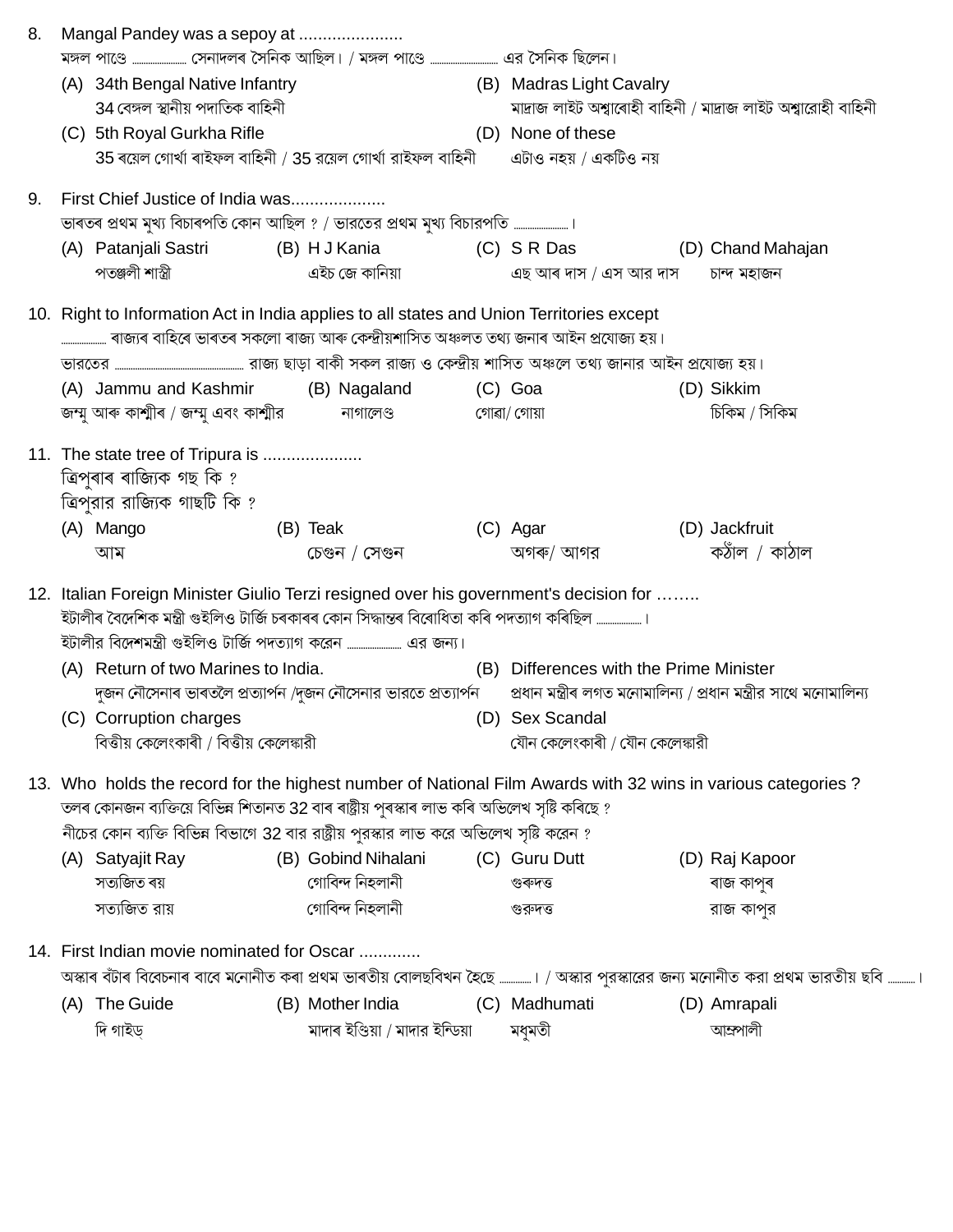- 15. Which one is the oldest football club in India? (A) Mohun Bagan (B) East Bengal (C) Mohammedan SC (D) Mahindra United ইষ্ট বেংগল / ইস্ট বেঙ্গাল মহমেডান স্পটিং মহিন্দ্ৰা ইউনাইটেড মোহন বাগান
- 16. The territory of Porus who offered strong resistance to Alexander was situated between the rivers of আলেকজেণ্ডাৰক প্ৰচণ্ড বাধা দিয়া পুৰু শাসিত ভৃখণ্ড ………………… নদীৰ মাজত অৱস্থিত আছিল। আলেকজেণ্ডারকে বাধা দেওয়া পরুর শাসিত অঞ্চল ............................. নদীর মধ্যে অবস্থিত ছিল।
	- (A) Sutlej and Beas (B) Jhelum and Chenab (C) Ravi and Chenab (D) Ganga and Yamuna চটলেজ আৰু বীজ ঝীলাম আৰু চেনাব ৰবী আৰু চেনাব গঙ্গা আৰু যমুনা সূতলেজ ও বিয়াস ঝিলাম ও চেনাব রবি ও চেনাব গঙ্গা ও যমনা
- 17. Which number replaces the question mark?

তলৰ ত্ৰিভূজত দিয়া প্ৰশ্নবোধক চিহ্নৰ ঠাইত কি সংখ্যা হ'ব ? / ত্ৰিভূজের প্ৰশ্নবোধক চিহ্নের স্থানে কি সংখ্যা হবে ?



18. Tanya is older than Eric. Cliff is older than Tanya. Eric is older than Cliff. If the first two statements are true, the third statement is

তানিয়া এরিক থেকে বড়। ক্লিফ তানিয়াথেকে বড়। এরিক আবার ক্লিফ থেকে বড়। যদি প্রথম দুটি বক্তব্য শুদ্ধ হয়, তবে তৃতীয় বক্তব্যটি ……………………

| (A) true | (B) False | (C) uncertain | (D) not sure             |
|----------|-----------|---------------|--------------------------|
| শুদ্ধ    | ভল        | অনিশ্চিত      | ক'ব নোৱাৰো / বলতে পারিনা |

| 19. The hazards of radiation belts include                                                                      |  |
|-----------------------------------------------------------------------------------------------------------------|--|
| তেজ্স্ক্রীয় বিকিৰণ অঞ্চলত হোৱা বিপদ সমৃহ …………………………। / তেজ্স্ক্রীয় বিকিরণ অঞ্চলে হওয়া বিপদ সমৃহ ……………………………। |  |
|                                                                                                                 |  |

- (A) deterioration of electronic circuits বৈদ্যতিন বৰ্ত্তনীৰ অবক্ষয় / বৈদ্যতিন বৰ্তনীর অবক্ষয়
- (B) damage of solar cells of spacecraft
	- মহাকাশ যানৰ সৌৰকোষ ধবংস / মহাকাশ যানের সৌরকোষের ধবংস

আটাইকেইটা / সবকয়টি

(C) adverse effect on living organisms (D) All of these জীৱ জগতৰ ওপৰত প্ৰতিকল প্ৰভাৱ / জীব জগতের উপর প্ৰতিকল প্ৰভাব



- গিল্ট-এজড় বাজার মানে ......................।
- (A) bullion market সোণ-ৰূপৰ বজাৰ / সোনা-রূপার বাজার
- (C) market of guns

 $(A)$  6

- (B) market of government securities চৰকাৰী প্ৰতিভূতি বজাৰ / সরকারী প্ৰতিভূতি বাজার
- (D) market of pure metals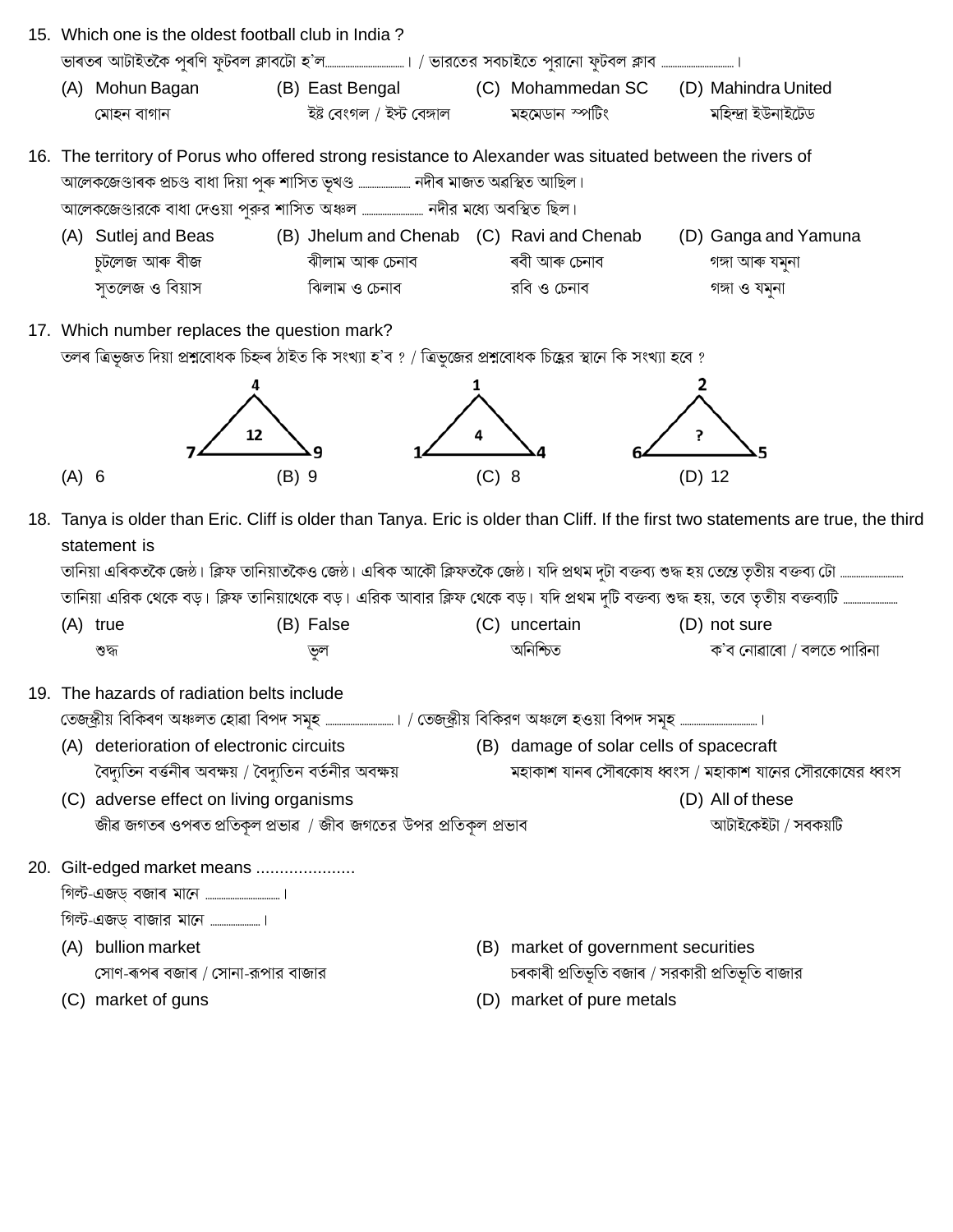21. Group "A" blood .................

- (A) can be donated to individuals of Group AB AB গ্ৰুপৰ ব্যক্তিক দান দিব পাৰি / AB গ্ৰুপের ব্যক্তিকে দান করতে পারি
- (B) can be donated to Group B individuals B গ্ৰুপৰ ব্যক্তিক দান দিব পাৰি / B গ্ৰুপের ব্যক্তিকে দান করতে পারি
- (C) contains Group B antigens on the surface লোহিত ৰক্ত কণিকাৰ ওপৰত B এন্টিজেন বহণ কৰে / লোহিত রক্ত কণিকার উপর B এন্টিজেন বহন করে
- (D) can always be donated to an Rh+ individual of red blood cells  $Rh$ + ব্যক্তিক সদায় দান দিব পাৰি /  $Rh$ + ব্যক্তিকে সৰ্বদা দান করতে পারি
- 22. The software used to drive micro-processor-based systems is called:
	- (A) Assembly language programs এছেম্বলী লেংগুৱেজ প্ৰগ্ৰাম / এসেম্বলী লেংগুওয়েজ প্ৰগ্ৰাম
	- (C) BASIC interpreter instructions বেচিক ইন্টাৰপ্ৰিটাৰ ইন্সট্ৰাকশ্বনচ / বেসিক ইন্টারপ্ৰিটার ইন্সট্ৰাকসনস
- (B) firmware
	- ফার্মওৱেৰ / ফার্মওয়ের
- (D) flowchart instructions
	- ফ্লোচার্ট ইন্সটাকশ্বনচ্ / ফ্লচার্ট ইন্সটাকসনস
- 23. Statement : Should India encourage exports, when most things are insufficient for internal use itself? বিবৰণ ঃ আভ্যন্তৰিণ চাহিদা পুৰণতে যেতিয়া সৰহ সংখ্যক সামগ্ৰী অপৰ্য্যাপ্ত, তেতিয়া ভাৰবৰ্ষই ৰপ্তানীক উৎসাহ যোগোৱা উচিত নে ? বিবরণ ঃ আভ্যন্তরীণ চাহিদা পূরণে যখন বেশীর ভাগ সামগ্রী অপর্য্যাপ্ত, তখন ভারতের রপ্তানীকে উৎসাহ দেওয়া উচিত ? Arguments:

যক্তি হল-

- $(1)$ Yes: We have to earn foreign exchange to pay for our imports. হয়- আমি আমদানী দেয় পৰিশোধ কৰিবলৈ বৈদেশিক বিনিময় মুদ্ৰা অৰ্জন কৰিব লাগে। হ্যা- আমাদের আমদানী পরিশোধ করার জন্য বৈদেশিক মুদ্রার অর্জন করতে লাগে।
- (II) No: Even selective encouragement would lead to shortages. নহয়- আনকি নিৰ্বাচিত কিছু উৎসাহ দিলেও ইয়ে নাটনীৰ সৃষ্টি কৰিব। না- এমনকি কিছু নির্স্কিষ্ট উৎসাহ ও অভাব সৃষ্টি করে।
- (A) Only argument I is strong মাত্র। নং যুক্তিয়ে সবল / মাত্র। নং যুক্তিই সবল
- (C) Either I or II is strong । নং আৰু ॥ নং যুক্তি সবল / । নং এবং ॥ নং যুক্তিই সবল
- (E) Both I and II are strong । নং আৰু ॥ নং যুক্তিয়ে সবল / । নং এবং ॥ নং যুক্তিই সবল
- (B) Only argument II is strong মাত্র II নং যুক্তিয়ে সবল / মাত্র II নং যুক্তিই সবল
- (D) Neither I nor II is strong । নাইবা II এটাও যুক্তি সবল নহয় / I বা II একটািও যুক্তি সবল নয়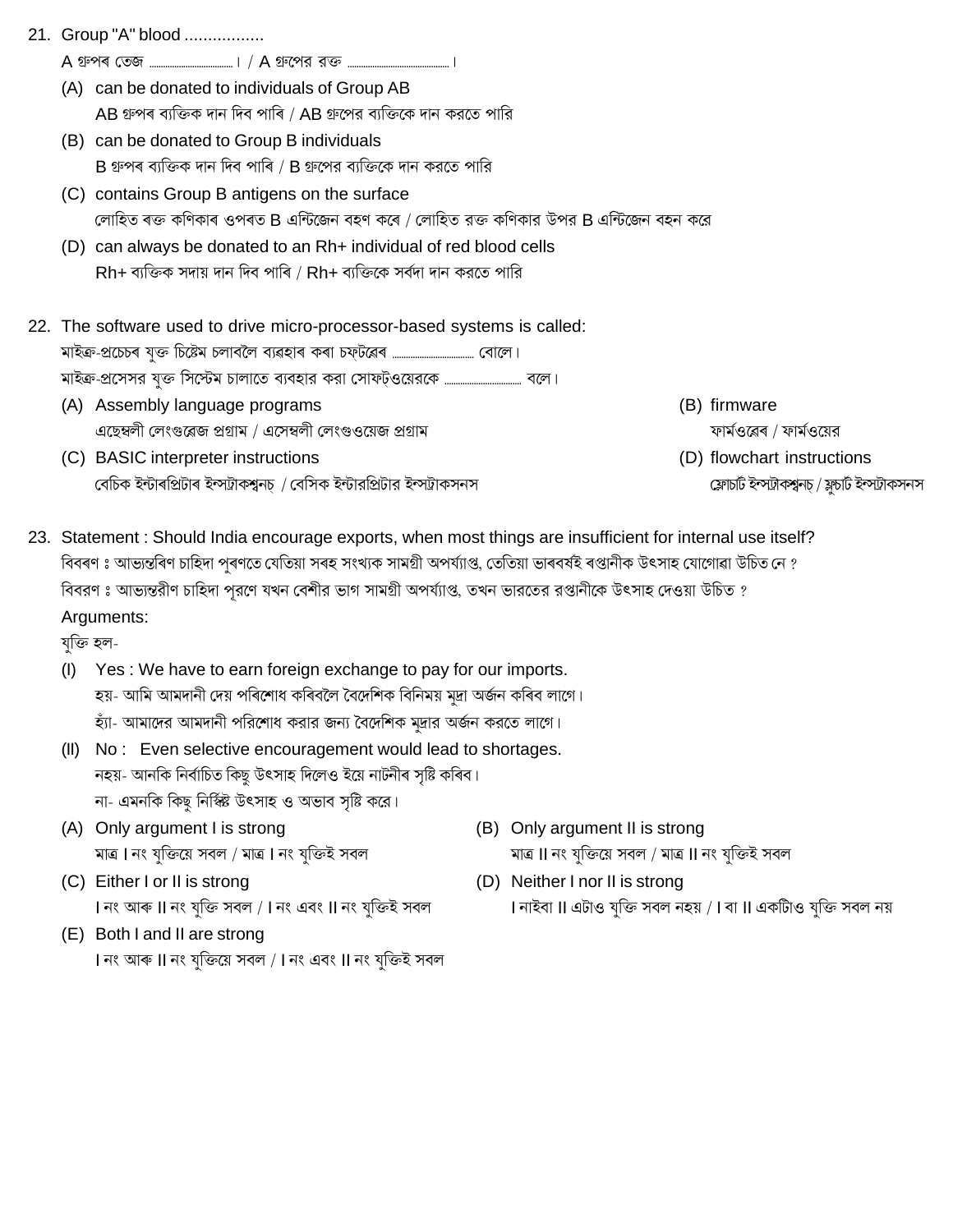| 24. What is the code name given to the collective international action under UN authority to protect the Libyan people<br>against Muammar Gaddafi's forces? |                                                                                                                                  |  |                     |  |                                                                                                                                          |  |                                                                                                                                             |  |  |
|-------------------------------------------------------------------------------------------------------------------------------------------------------------|----------------------------------------------------------------------------------------------------------------------------------|--|---------------------|--|------------------------------------------------------------------------------------------------------------------------------------------|--|---------------------------------------------------------------------------------------------------------------------------------------------|--|--|
|                                                                                                                                                             |                                                                                                                                  |  |                     |  |                                                                                                                                          |  | লিবিয়াৰ জন সাধাৰণক মুৱাম্মৰ গাস্কফীৰ সৈণ্য বাহিনীৰ পৰা ৰক্ষাৰ্থে ৰাষ্ট্ৰ সংঘৰ অধীনত উমৈহতীয়া আন্তৰ্জাতিক অভিযানৰ সাংকেতিক নাম কি আছিল ?   |  |  |
|                                                                                                                                                             |                                                                                                                                  |  |                     |  | লিবিয়ার জনসাধারণকে মুয়াম্মার গাস্কফীর সামরিক বাহিনীর হাত থেকে রক্ষার জন্য রাষ্ট্রসংঘের অধীনস্থ সন্মিলিত অভিযানের সাংকেতিক নাম কি ছিল ? |  |                                                                                                                                             |  |  |
|                                                                                                                                                             | (A) Operation Ortsac                                                                                                             |  |                     |  | (B) Operation Trident                                                                                                                    |  |                                                                                                                                             |  |  |
| অপাৰেশ্বন অৰ্টচাক / অপারেশন অর্টসাক                                                                                                                         |                                                                                                                                  |  |                     |  | অপাৰেশ্বন ট্ৰাইডেন্ট / অপারেশন ট্ৰাইডেন্ট                                                                                                |  |                                                                                                                                             |  |  |
|                                                                                                                                                             | (C) Operation Swift Strike                                                                                                       |  |                     |  | (D) Operation Odyssey Dawn                                                                                                               |  |                                                                                                                                             |  |  |
|                                                                                                                                                             | অপাৰেশ্বন চুইফ্ট ষ্ট্ৰাইক / অপারেশন সুইফ্ট স্ট্রাইক                                                                              |  |                     |  | অপাৰেশ্বন ওডিছি ডন / অপারেশন ওডিসি ডন                                                                                                    |  |                                                                                                                                             |  |  |
|                                                                                                                                                             | rural areas through telecom services?                                                                                            |  |                     |  |                                                                                                                                          |  | 25. What is the name of the pilot project launched by former President Pratibha Patil which aims to empower women in                        |  |  |
|                                                                                                                                                             | টেলিকম সেৱাৰ দ্বাৰা গ্ৰামীণ মহিলা সবলিকৰণৰ বাবে প্ৰাক্তন ৰাষ্ট্ৰপতি প্ৰতিভা পাটিলে জাৰি কৰা পৰীক্ষামূলক প্ৰকল্পৰ নাম কি আছিল ?   |  |                     |  |                                                                                                                                          |  |                                                                                                                                             |  |  |
|                                                                                                                                                             | টেলিকম সেবার দ্বারা গ্রামীণ মহিলা সবলীকরণের জন্য প্রাক্তন রাষ্ট্রপতি প্রতিভা পাতিলের জারী করা পরীক্ষামূলক প্রকল্পের নাম কি ছিল ? |  |                     |  |                                                                                                                                          |  |                                                                                                                                             |  |  |
|                                                                                                                                                             | (A) Indira Awaz                                                                                                                  |  | (B) Awaz Uthao      |  | (C) Sanchar Shakti                                                                                                                       |  | (D) Soochna Shakti                                                                                                                          |  |  |
|                                                                                                                                                             | ইন্দিৰা আৱাজ/ইন্দিরা আওয়াজ        আৱাজ উঠাও/আওয়াজ উঠাও       সঞ্চাৰ শক্তি/সঞ্চার শক্তি                                         |  |                     |  |                                                                                                                                          |  | সূচনা শক্তি/সূচনা শক্তি                                                                                                                     |  |  |
|                                                                                                                                                             | 26. Which of the following is an indirect tax?<br>তলৰ কোনবিধ পৰোক্ষ কৰ ? / নীচের কোনটি পরোক্ষ কর ?                               |  |                     |  |                                                                                                                                          |  |                                                                                                                                             |  |  |
|                                                                                                                                                             | (A) Wealth tax                                                                                                                   |  | (B) Corporation tax |  | (C) Excise duty                                                                                                                          |  | (D) Capital gains tax                                                                                                                       |  |  |
|                                                                                                                                                             | সম্পত্তি কৰ / সম্পত্তি কর দিগম কৰ / নিগম কর                                                                                      |  |                     |  | উৎপাদন শুল্ক                                                                                                                             |  | মুলধনীআয়-কৰ / মূলধনীআয়কর                                                                                                                  |  |  |
|                                                                                                                                                             | 27. Which of the following state won the best state Award for strengthening the Panchayati Raj institutions?                     |  |                     |  |                                                                                                                                          |  | তলৰ কোনখন ৰাজ্যই পঞ্চায়তীৰাজ শক্তিশালী কৰাৰ বাবে প্ৰথম পুৰস্কাৰ পাইছে ? / কোন রাজ্য পঞ্চায়তীরাজ শক্তিশালী করার জন্য প্রথম পুরস্কার পায় ? |  |  |
|                                                                                                                                                             | (A) Bihar                                                                                                                        |  | (B) Kerala          |  | (C) Sikkim                                                                                                                               |  | (D) Rajasthan                                                                                                                               |  |  |
|                                                                                                                                                             | বিহাৰ / বিহার                                                                                                                    |  | কেৰেলা / কেরল       |  | ছিকিম / সিকিম                                                                                                                            |  | ৰাজস্থান / রাজস্থান                                                                                                                         |  |  |
|                                                                                                                                                             | 28. Who was the author of the famous storybook 'Alice's Adventures in Wonderland'?                                               |  |                     |  |                                                                                                                                          |  |                                                                                                                                             |  |  |
| 'Alice's Adventures in Wonderland' ৰ লিখক কোন ? / 'Alice's Adventures in Wonderland' এর লেখক ?                                                              |                                                                                                                                  |  |                     |  |                                                                                                                                          |  |                                                                                                                                             |  |  |
|                                                                                                                                                             | (A) Rudyard Kipling (B) John Keats                                                                                               |  |                     |  | (C) Lewis Carroll                                                                                                                        |  | (D) H G Wells                                                                                                                               |  |  |
|                                                                                                                                                             | ৰুডয়াৰ্ড কিপলিং/রুডইয়াৰ্ড কিপলিং         জন কিটচ/জন কিটস                                                                       |  |                     |  | লিউচ কেৰল/লিউস কেরল                                                                                                                      |  | এইচ জি ওৱেলচ/এইচ জি এয়েলস                                                                                                                  |  |  |
|                                                                                                                                                             |                                                                                                                                  |  |                     |  |                                                                                                                                          |  | 29. Recently a parallel body of the Assam Sahitya Sabha was formed as Assam Sahitya Sanmiloni. Who is the President of it?                  |  |  |
|                                                                                                                                                             | অলপতে অসম সাহিত্য সভাৰ সমান্তৰাল, অসম সাহিত্য সন্মিলণী নামেৰে আন এটি অনুষ্ঠানৰ জন্ম হৈছে। ইয়াৰ সভাপতি কোন ?                     |  |                     |  |                                                                                                                                          |  |                                                                                                                                             |  |  |
|                                                                                                                                                             | সাম্প্রতিক কালে অসম সাহিত্য সভার সমান্তরাল অসম সাহিত্য সন্মিলনী নামে একটি অনুষ্ঠানের জন্ম হয়। ইহার সভাপতি কে ?                  |  |                     |  |                                                                                                                                          |  |                                                                                                                                             |  |  |
|                                                                                                                                                             | (A) Homen Bargohain                                                                                                              |  | (B) Hiren Gohain    |  | (C) Imran Shah                                                                                                                           |  | (D) Rang Bong Terang                                                                                                                        |  |  |
|                                                                                                                                                             | হোমেন বৰগোহাঞী                                                                                                                   |  | হীৰেণ গোঁহাই        |  | ইমাৰণ শ্বাহ                                                                                                                              |  | ৰংবং তেৰাং                                                                                                                                  |  |  |
|                                                                                                                                                             | হোমেন রবগোহাই                                                                                                                    |  | হীরেণ গোঁহাই        |  | ইমরাণ শাহ                                                                                                                                |  | রংবং তেরাং                                                                                                                                  |  |  |
|                                                                                                                                                             | Investor's Proof of Identity under KYC norms:                                                                                    |  |                     |  |                                                                                                                                          |  | 30. To open a new individual savings account in a Bank which of the following documents is not accepted as individual                       |  |  |
|                                                                                                                                                             | KYC বিধান অনুযায়ী ব্যক্তিগত সঞ্চয় হিচাপ খুলিবলৈ, বেংকে কোনখন প্ৰমাণ পত্ৰক ব্যক্তিগত সঞ্চয় কাৰীৰ পৰিচয়ৰ বাবে গ্ৰহণ নকৰে।      |  |                     |  |                                                                                                                                          |  |                                                                                                                                             |  |  |
|                                                                                                                                                             | KYC বিধান অনুযায়ী ব্যক্তিগত সঞ্চয় হিসাব খুলতে বেংক কোন প্রমাণপত্রকে ব্যক্তিগত সঞ্চয়কারীর পরিচয় হিসেবে গ্রহণ করে না ?         |  |                     |  |                                                                                                                                          |  |                                                                                                                                             |  |  |
|                                                                                                                                                             | (A) Photo PAN Card                                                                                                               |  | (B) Driving License |  | (C) Passport copy                                                                                                                        |  | (D) school certificate                                                                                                                      |  |  |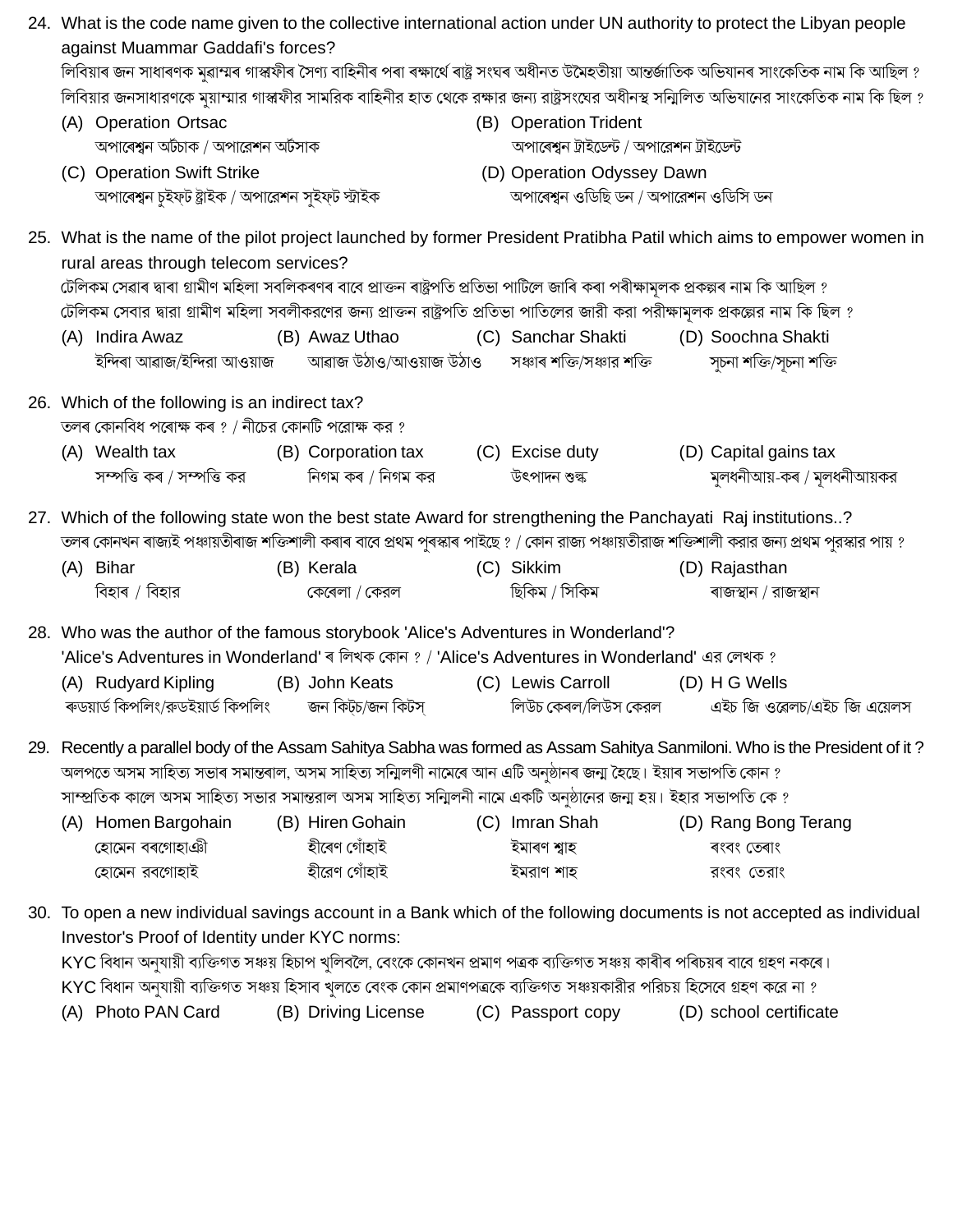|  |                                                       | 31. The concept of five year plans in India was introduced by                                                                                         |  |                                |                                                                |                                                                                                                         |  |                                                                                                                                                        |  |  |  |
|--|-------------------------------------------------------|-------------------------------------------------------------------------------------------------------------------------------------------------------|--|--------------------------------|----------------------------------------------------------------|-------------------------------------------------------------------------------------------------------------------------|--|--------------------------------------------------------------------------------------------------------------------------------------------------------|--|--|--|
|  |                                                       | ভাৰতৰ পঞ্চ বাৰ্ষিক পৰিকল্পনাৰ সূচনা কোনে কৰিছিল ? / ভারতে পঞ্চবাৰ্ষিক পরিকল্পনার সূচনা করেন                                                           |  |                                |                                                                |                                                                                                                         |  |                                                                                                                                                        |  |  |  |
|  |                                                       | (A) Lord Mountbatten                                                                                                                                  |  | (B) Jawaharlal Nehru           |                                                                | (C) Indira Gandhi                                                                                                       |  | (D) Lal Bahadur Shastri                                                                                                                                |  |  |  |
|  |                                                       | লর্ড মাউন্টবেটেন                                                                                                                                      |  | জৱাহৰ লাল নেহৰু                |                                                                | ইন্দিৰা গান্ধী                                                                                                          |  | লাল বাহাদুৰ শাস্ত্ৰী                                                                                                                                   |  |  |  |
|  |                                                       | লর্ড মাউন্টরেটেন                                                                                                                                      |  | জওহরলাল নেহরু                  |                                                                | ইন্দিরা গান্ধী                                                                                                          |  | লাল বাহাদুর শাস্ত্রী                                                                                                                                   |  |  |  |
|  |                                                       | 32. Who wrote the book "What young India wants"?                                                                                                      |  |                                |                                                                |                                                                                                                         |  |                                                                                                                                                        |  |  |  |
|  |                                                       |                                                                                                                                                       |  |                                |                                                                | "What young India wants" ৰ লিখক কোন ? / "What young India wants" এর লেখক কে ?                                           |  |                                                                                                                                                        |  |  |  |
|  |                                                       | (A) Arindam Choudhury (B) Shobha Dey<br>অৰিন্দম চৌধুৰী / অরিন্দম চৌধুরী                                                                               |  | শোভা দে                        |                                                                | (C) Chetan Bhagat<br>চেতন ভগত                                                                                           |  | (D) Arnab Goswami<br>অৰ্ণব গোস্বামী                                                                                                                    |  |  |  |
|  |                                                       | 33. Habeas corpus writ is associated with                                                                                                             |  |                                |                                                                |                                                                                                                         |  |                                                                                                                                                        |  |  |  |
|  |                                                       |                                                                                                                                                       |  |                                |                                                                | Habeas corpus (বন্দি উপস্থাপন লেখ) আবেদন কিহৰ লগত জড়িত ? / Habeas corpus (বন্দি উপস্থাপন লেখ) আবেদন কিসের সাথে জড়িত ? |  |                                                                                                                                                        |  |  |  |
|  | (A) Anticipatory bail                                 |                                                                                                                                                       |  |                                |                                                                |                                                                                                                         |  | (B) quashing the order of an administrative authority                                                                                                  |  |  |  |
|  | অগ্রিম জামীণ / অগ্রিম জামিণ                           |                                                                                                                                                       |  |                                | কোনো প্ৰাসাশনিক আদেশ খাৰিজ কৰা / কোন প্ৰাশাসনিক আদেশ খারিজ করা |                                                                                                                         |  |                                                                                                                                                        |  |  |  |
|  | (C) An order of freedom of speech                     |                                                                                                                                                       |  |                                | (D) production of person before the court                      |                                                                                                                         |  |                                                                                                                                                        |  |  |  |
|  |                                                       | বাক স্বাধীনতাৰ আদেশ / বাক স্বাধীনতার আদেশ                                                                                                             |  |                                |                                                                |                                                                                                                         |  | অভিযুক্তক ন্যায়ালয়ত হাজিৰ কৰোৱা / অভিযুক্তকে ন্যায়ালয়ে হাজির করা                                                                                   |  |  |  |
|  | 34. Find the odd pair out,                            |                                                                                                                                                       |  |                                |                                                                |                                                                                                                         |  |                                                                                                                                                        |  |  |  |
|  | বিসদৃশ যোৰ বাচি উলিওৱা ঃ / বিসদৃশ জোড়া বেছে বের কর ঃ |                                                                                                                                                       |  |                                |                                                                |                                                                                                                         |  |                                                                                                                                                        |  |  |  |
|  | (A) Dheer beel: Dhubri district                       |                                                                                                                                                       |  |                                | (B) Khamrenga beel: kamrup (M)                                 |                                                                                                                         |  |                                                                                                                                                        |  |  |  |
|  | ধীৰবিল ঃ ধুবুৰী জিলা                                  |                                                                                                                                                       |  |                                |                                                                | কামৰেঙা বিল ঃ কামৰূপ মহানগৰ                                                                                             |  |                                                                                                                                                        |  |  |  |
|  | ধীরবিল ঃ ধুবুরী জিলা                                  |                                                                                                                                                       |  |                                | কামরেঙা বিল ঃ কামরূপ মহানগর (মেট্টো)                           |                                                                                                                         |  |                                                                                                                                                        |  |  |  |
|  |                                                       | (C) Tamranga beel: Bongaigaon district                                                                                                                |  |                                | (D) Mer beel: Jorhat district                                  |                                                                                                                         |  |                                                                                                                                                        |  |  |  |
|  | তামৰাঙা বিল - বঙাইগাওঁ জিলা                           |                                                                                                                                                       |  | মেৰ বিল ঃ যোৰহাট জিলা          |                                                                |                                                                                                                         |  |                                                                                                                                                        |  |  |  |
|  |                                                       | তামরাঙা বিল - বঙাইগাওঁ জিলা                                                                                                                           |  |                                |                                                                | মের বিল ঃ যোরহাট জিলা                                                                                                   |  |                                                                                                                                                        |  |  |  |
|  |                                                       | 35. The National Park of Assam where the rare white-winged duck (Deohans) is found is                                                                 |  |                                |                                                                |                                                                                                                         |  |                                                                                                                                                        |  |  |  |
|  |                                                       |                                                                                                                                                       |  | (B) Dibru Saikhowa             |                                                                | (C) Manas                                                                                                               |  | কোনখন অসমৰ ৰাষ্ট্ৰীয় উদ্যানত দুষ্প্ৰাপ্য বগা পাখীৰ দেওহাঁহ পোৱা যায় ? / আসামের কোন রাষ্ট্ৰীয় উদ্যানে দুৰ্লভ সাদা পাখার হাঁস (দেওহাঁস) পাওয়া যায় ? |  |  |  |
|  |                                                       | (A) Nameri<br>নামেৰী / নামেরি                                                                                                                         |  | ডিব্ৰু চৈখোৱা / ডিব্ৰু সৈখোয়া |                                                                | মানাহ / মানস                                                                                                            |  | (D) Orang<br>ওৰাং / ওরাং                                                                                                                               |  |  |  |
|  |                                                       |                                                                                                                                                       |  |                                |                                                                |                                                                                                                         |  |                                                                                                                                                        |  |  |  |
|  |                                                       | 36. Pacemaker is implanted in heart when one of the following is defective                                                                            |  |                                |                                                                |                                                                                                                         |  |                                                                                                                                                        |  |  |  |
|  |                                                       | তলৰ কি অকামিলা হলে হৃদপিণ্ডত পেচ মেকাৰ স্থাপন কৰা হয় ? / নীচের কোনটি ক্রটিপূর্ণ হলে হৃদপিন্ডে পেসমেকার স্থাপন করা হয় ?                              |  |                                |                                                                |                                                                                                                         |  |                                                                                                                                                        |  |  |  |
|  |                                                       | (A) SA node                                                                                                                                           |  | (B) AV node                    |                                                                | (C) Purkinje fibre                                                                                                      |  | (D) Bundle of His                                                                                                                                      |  |  |  |
|  |                                                       | 37. The Mediterranean lands are often called the world's-<br>ভূমধ্য সাগৰীয় অঞ্চলক প্ৰায়ে  বুলিও জনা যায়। / ভূমধ্য সাগরীর অঞ্চলকে  নামেও জানা যায়। |  |                                |                                                                |                                                                                                                         |  |                                                                                                                                                        |  |  |  |
|  |                                                       | (A) Grazing lands                                                                                                                                     |  | (B) Forest lands               |                                                                | (C) Orchard lands                                                                                                       |  | (D) Paddy lands                                                                                                                                        |  |  |  |
|  |                                                       | ঘাঁহনি অঞ্চল / পশুচারণ অঞ্চল                                                                                                                          |  | বনাঞ্চল                        |                                                                | ফল-মূল অঞ্চল                                                                                                            |  | ধাননী অঞ্চল / ধান্য অঞ্চল                                                                                                                              |  |  |  |
|  |                                                       |                                                                                                                                                       |  |                                |                                                                |                                                                                                                         |  |                                                                                                                                                        |  |  |  |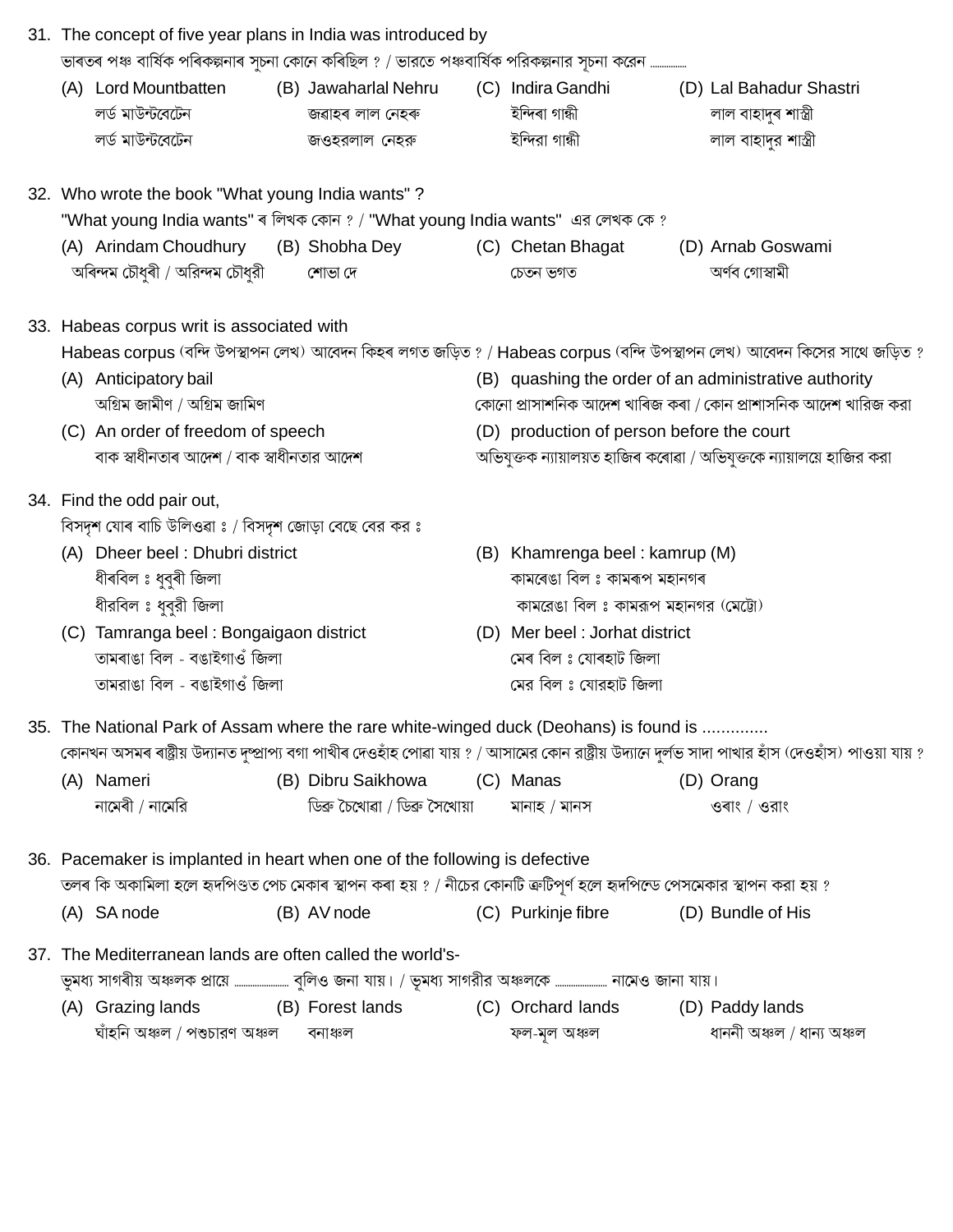- 38. What is the major role of a greenhouse gas that contributes to temperature rise of the Earth's surface? পৃথিৱীৰ ভূপৃষ্ঠৰ উষ্ণতা বৃদ্ধিত সেউজ গৃহ গেছৰ প্ৰভাৱ কি ? / পৃথিবীর ভূপৃষ্টের উষ্ণতা বৃদ্ধিতে সবুজ গৃহ গ্যাসের প্ৰভাব কি ?
	- (A) Stops both incoming sunlight and outgoing infrared radiation সূৰ্য্যৰ ৰশ্মি অহাত আৰু অৱলোহিত বিকিৰণ উভতি যোৱাত বাধা দিয়ে। / সূৰ্যের রশ্মি আসতে এবং অবলোহিত বিকিরণকে চলে যেতে বাধা দিয়ে।
	- (B) Transparent to both incoming sunlight and outgoing infrared radiation সুৰ্য্যৰ ৰশ্মি অহাত বা-অৱলোহিত বিকিৰণ যোৱাত কোনো বাধা নিদিয়ে। / সূৰ্যের রশািকে আসতে বা অবলোহিত বিকিরণ যেতে কোন বাধা দেয়না
	- (C) Lets incoming sunlight pass through but stops outgoing infrared radiation সূৰ্য্যৰ ৰশািক আহিবলৈ দিয়ে কিন্তু অৱলোহিত বিকিৰণ যোৱাত বাধা দিয়ে। / সূৰ্যের রশািকে আসতে দেয় কিন্তু অবলোহিত বিকিরণ যাওয়ায় বাধা দেয়।
	- (D) Lets outgoing infrared radiation pass through but stops incoming sunlight অৱলোহিত বিকিৰণক উভতি যোৱাত বাধা নিদিয়ে কিন্তু সূৰ্য্যৰ ৰশ্মিক অহাত বাধা দিয়ে। অবলোহিত বিকিরণকে চলে যেতে বাধা দেয় না কিন্তু সূর্যের রশ্মিকে আসতে বাধা দিয়ে।
- 39. Irfan Khan has bagged the best actor award in the National film award 2013 for his lead role in the film" Paan Singh Tomar". Who was the Director of the Film?

''পান সিং তোমৰ'' চিনেমাত মুখ্য চৰিত্ৰত অভিনয় কৰা ইৰফান খানে 2013 চনৰ ৰাষ্ট্ৰীয় ফিল্ম বঁটাৰ বাবে শ্ৰেষ্ঠ অভিনেতাৰ পুৰস্কাৰ পাইছে। চিনেমাখনৰ নিৰ্দেশক কোন আছিল ?

'পান সিং তোমর' ছবিতে মুখ্য চরিত্রে অভিনয় করা ইরফান খান 2013 সনের রাষ্ট্রীয় চলচিত্র পুরস্কারের শ্রেষ্ট অভিনেতার পুরস্কার পান। ছবিটির নির্দেশক কে ?

- (A) Tigmanshu Dhulia (D) Sanjay Leela Bansali (B) Vikram Gokhale (C) Anurag Basu টিমাংশ ঢুলীয়া বিক্ৰম গোখলে অনুৰাগ বাসু/অনুরাগ বসু সঞ্জয় লীলা বাঞ্চালী/সঞ্জয় লীলা বন্সালী
- The Prime Minister of India, at the time of his/ her appointment ................. 40
	- (A) need not necessarily be a member of one of the Houses of the Parliament but must become a member of one of the Houses within six months
		- কোনো এখন সদনৰে সদস্য হোৱা জৰুৰী নহয়, কিন্তু আগন্তুক ছমাহৰ ভিতৰত যি কোনো সদনৰ সদস্য হোৱাটো বাধ্যতামূলক

কোন একটি সদনের সদস্য হওয়া জরুরী নয়, কিন্তু আগামী ছয়মাসের ভিতর যে কোন সদনের সদস্য হওয়া বাধ্যতামূলক

(B) need not necessarily be a member of one of the Houses of the Parliament but must become a member of the Lok Sabha within six months

কোনো এখন সদনৰে সদস্য হোৱা জৰুৰী নহয়, কিন্তু অহা ছয়মাহৰ ভিতৰত লোকসভাৰ সদস্য হোৱাটো বাধ্যমূলক

কোন একটি সদনের সদস্য হওয়া জরুরী নয়, কিন্তু আগামী ছয়মাসের ভিতর লোকসভার সদস্য হওয়া বাধ্যতামূলক

- (C) must be a member of one of the Houses of the parliament যি কোনো সদনৰ সদস্য হোৱাটো বাধ্যতামূলক / যে কোনো সদনের সদস্য হওয়া বাধ্যতামূলক
- (D) must be a member of the Lok Sabha লোকসভাৰ সদস্য হোৱাটো বাধ্যতামূলক / লোকসভার সদস্য হওয়া বাধ্যতামূলক

## General English

| 11. I would rather you  by train.            |                   |                      |                                    |
|----------------------------------------------|-------------------|----------------------|------------------------------------|
| $(A)$ go                                     | (B) went          | $(C)$ would go       | (D) had better go                  |
| 42. You, he and I will have a party tonight. |                   |                      |                                    |
| $(A)$ I, you and he                          | (B) He, I and you | I, he and you<br>(C) | (D) The given sentence is correct. |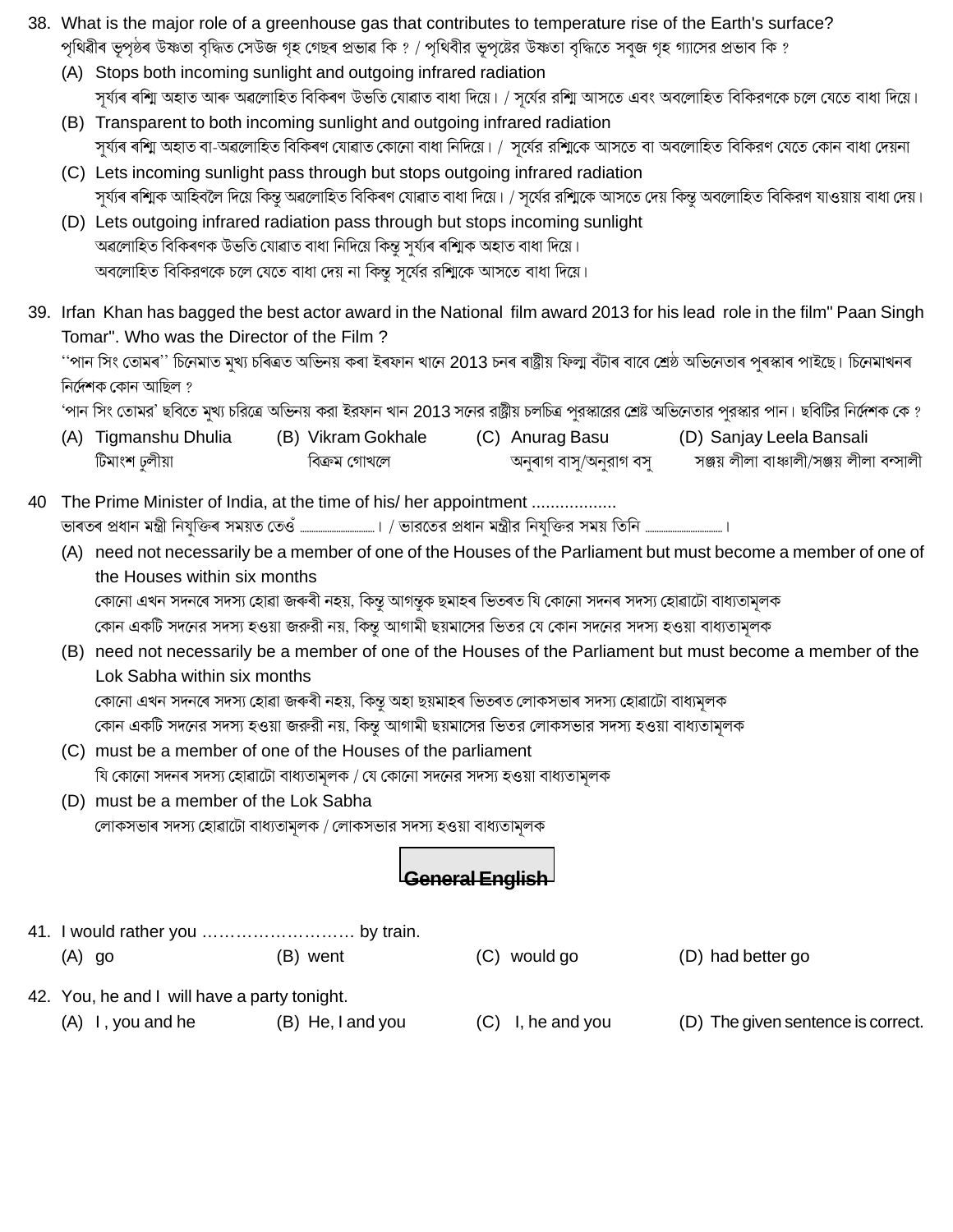| 43. The police  to solve the mystery.                                                                  |                                |          |                                              |                  |
|--------------------------------------------------------------------------------------------------------|--------------------------------|----------|----------------------------------------------|------------------|
| (A) is trying                                                                                          | (B) are trying                 |          | (C) has been trying (D) has tried            |                  |
| 44. The teaching of Muhammad, the prophet brought ------------ social enlightenment among the Muslims. |                                |          |                                              |                  |
| (A) about                                                                                              | $(B)$ in to                    |          | (C) over                                     | (D) with         |
| 45. Summer has  and the days are getting warm.                                                         |                                |          |                                              |                  |
| (B) set off<br>(A) set out                                                                             |                                |          | $(C)$ set up                                 | $(D)$ set in     |
| 46. All employees are kindly requested to  from smoking in the presence of customers.                  |                                |          |                                              |                  |
| $(A)$ stop                                                                                             | (B) restrain                   |          | (C) refrain                                  | (D) restrict     |
| 47. He would not  the details but hinted that he knew who the murderer was.                            |                                |          |                                              |                  |
| $(A)$ say                                                                                              | (B) tell                       |          | (C) divulge                                  | (D) reveal       |
|                                                                                                        |                                |          |                                              |                  |
| (A) Down                                                                                               | (B) out                        | $(C)$ in |                                              | $(D)$ off        |
| 49. I look forward _______________________ you again.                                                  |                                |          |                                              |                  |
| $(A)$ to meet                                                                                          | (B) to meeting (C) for meeting |          |                                              | (D) at meeting   |
| 50. It's time we __________ some employment for ourselves.                                             |                                |          |                                              |                  |
| $(A)$ find.                                                                                            | (B) have found.                |          | (C) must find.                               | (D) found        |
| 51. Use your commonsense, -----------------?                                                           |                                |          |                                              |                  |
| (A) will you ? (B) won't you ?                                                                         |                                |          | (C) can't you?                               | (D) don't you?   |
| 52. A coterie is ----------------                                                                      |                                |          |                                              |                  |
| (A) A circle or set of persons having exclusive interests.                                             | (B) A group of common women    |          |                                              |                  |
| (C) Gathering of spectators                                                                            |                                |          |                                              | (D) Herd of deer |
| 53. A Confidant is ----------------                                                                    |                                |          |                                              |                  |
| (A) Confident                                                                                          | (B) Sure                       |          | (C) Trusted with secrets (D) Definite        |                  |
| If the following sentence is changed to active voice it will read like :                               |                                |          |                                              |                  |
| 54. " The captive was bound to a tree"                                                                 |                                |          |                                              |                  |
| (A) They bind the captive to a tree.                                                                   |                                |          | (B) They bind the captive on a tree.         |                  |
| (C) They bound the captive to a tree.                                                                  |                                |          | (D) They were binding the captive to a tree. |                  |
| 55. "I was asked my name".                                                                             |                                |          |                                              |                  |
| (A) They asked my name                                                                                 |                                |          | (B) They asked me my name.                   |                  |
| (C) My name asked by I                                                                                 |                                |          | (D) My name was asked by somebody.           |                  |
| If the following sentence is changed to passive voice it will read like :                              |                                |          |                                              |                  |
| 56. "We expect good news."                                                                             |                                |          |                                              |                  |
| (A) Good news is expected                                                                              |                                | (B)      | Good news are expected                       |                  |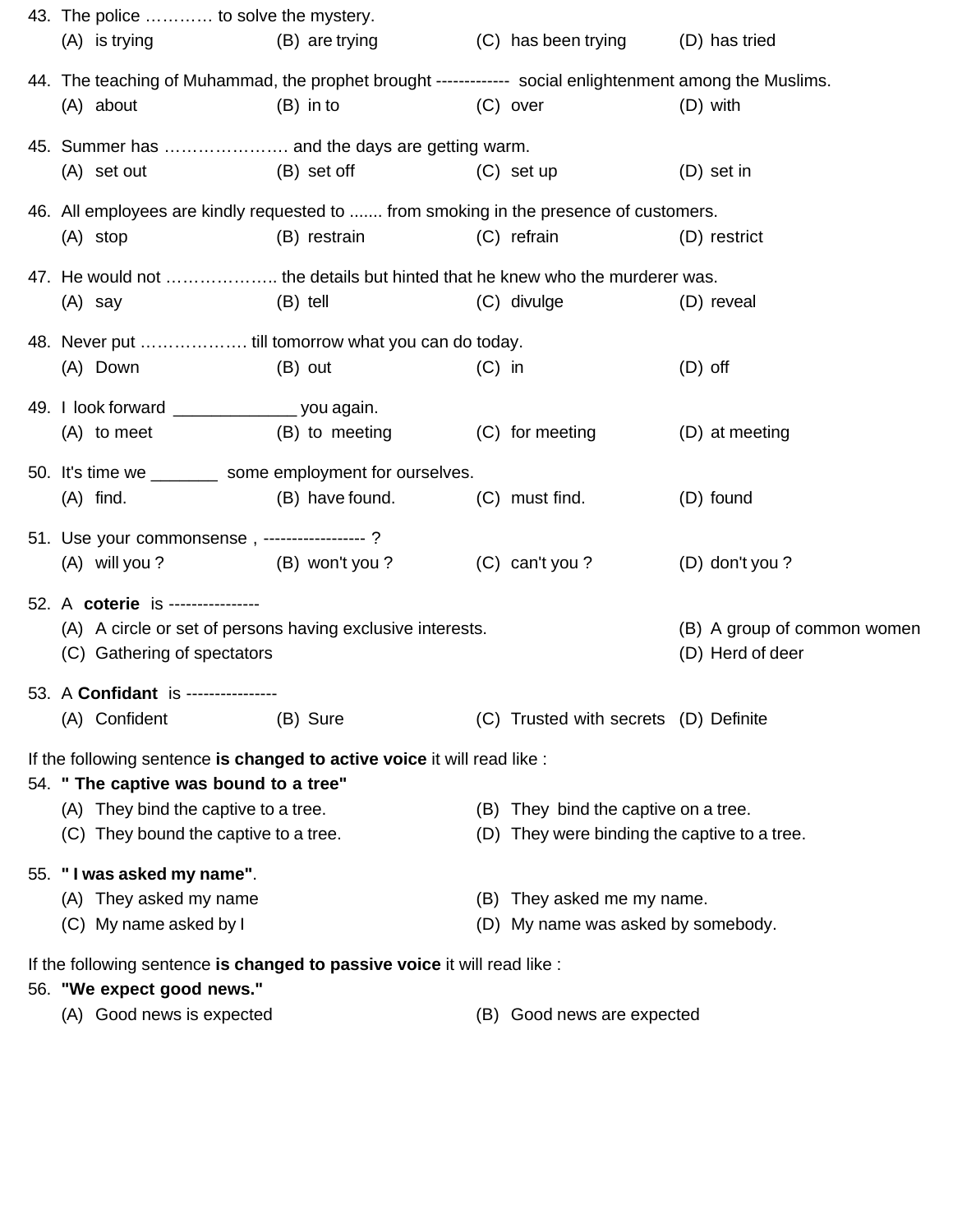| 57. "I will have finished the work by tomorrow".<br>(A) This work will be finished by tomorrow<br>(C) This work will have been finished by tomorrow.        |                |     | (D) This work shall be finished tomorrow.                                                   | (B) This work will have been finished tomorrow.                                                             |
|-------------------------------------------------------------------------------------------------------------------------------------------------------------|----------------|-----|---------------------------------------------------------------------------------------------|-------------------------------------------------------------------------------------------------------------|
| If the following sentence is changed to indirect narration, it will read like :<br>58. "He said to her, " Don't read so fast."                              |                |     |                                                                                             |                                                                                                             |
| (A) He requested her not to read so fast.<br>(C) He told her not to read so fast.                                                                           |                |     | (B) He ordered her not to read so fast.<br>(D) He advised her don't read so fast.           |                                                                                                             |
| If the following sentence is changed to direct narration, it will read like :                                                                               |                |     |                                                                                             |                                                                                                             |
| 59. "He said that he would not have to write that essay."<br>(A) He said, "I needn't write this essay".<br>(C) He said, "I don't have to write this essay". |                |     | (B) He said, "I should not write this essay".<br>(D) He said, I must not write this essay". |                                                                                                             |
| 60. Pick out the correct sentence:<br>(A) This is a news to me<br>(C) This is news to me                                                                    |                | (B) | This is a news from me<br>(D) This is news by me.                                           |                                                                                                             |
| 61. (A) You must revise your answer sheet again.<br>(C) You ought to revise your answer sheet again.                                                        |                |     | (D) You must revise your answer sheet.                                                      | (B) You should revise your answer sheet again.                                                              |
|                                                                                                                                                             |                |     |                                                                                             | Choose the word that is most nearly the same in meaning as the word printed on top of each question below : |
| 62. TRANSIENT<br>(A) lasting                                                                                                                                | (B) enduring   |     | (C) fleeting                                                                                | (D) immortal                                                                                                |
| 63. TACITURN<br>(A) extrovert                                                                                                                               | (B) garrulous  |     | (C) loquacious                                                                              | (D) reticent                                                                                                |
| 64. STALEMATE<br>(A) compromise                                                                                                                             | (B) deadlock   | (C) | dilemma                                                                                     | (D) settlement                                                                                              |
| 65. ASTUTE<br>(A) shrewd                                                                                                                                    | (B) unwise     |     | (C) dishonest                                                                               | (D) inexplicable                                                                                            |
| Choose the word that is <i>opposite</i> in meaning to the word printed on top of each question below :                                                      |                |     |                                                                                             |                                                                                                             |
| 66. PERPETUAL                                                                                                                                               |                |     |                                                                                             |                                                                                                             |
| (A) Continuous<br>67. STARTLED                                                                                                                              | (B) Irregular  |     | (C) Durable                                                                                 | (D) Instantaneous                                                                                           |
| (A) Amused                                                                                                                                                  | (B) Astonished |     | (C) Relaxed                                                                                 | (D) Pleased.                                                                                                |
| 68. MYOPIC<br>(A) Intelligent                                                                                                                               | (B) Farsighted |     | (C) Blind                                                                                   | (D) Selfish                                                                                                 |
| Find the odd one from among the following choices :                                                                                                         |                |     |                                                                                             |                                                                                                             |
| 69. (A) chick                                                                                                                                               | (B) puppy      |     | $(C)$ calf                                                                                  | $(D)$ pony                                                                                                  |
| 70. (A) hat                                                                                                                                                 | (B) helmet     |     | (C) turban                                                                                  | $(D)$ veil                                                                                                  |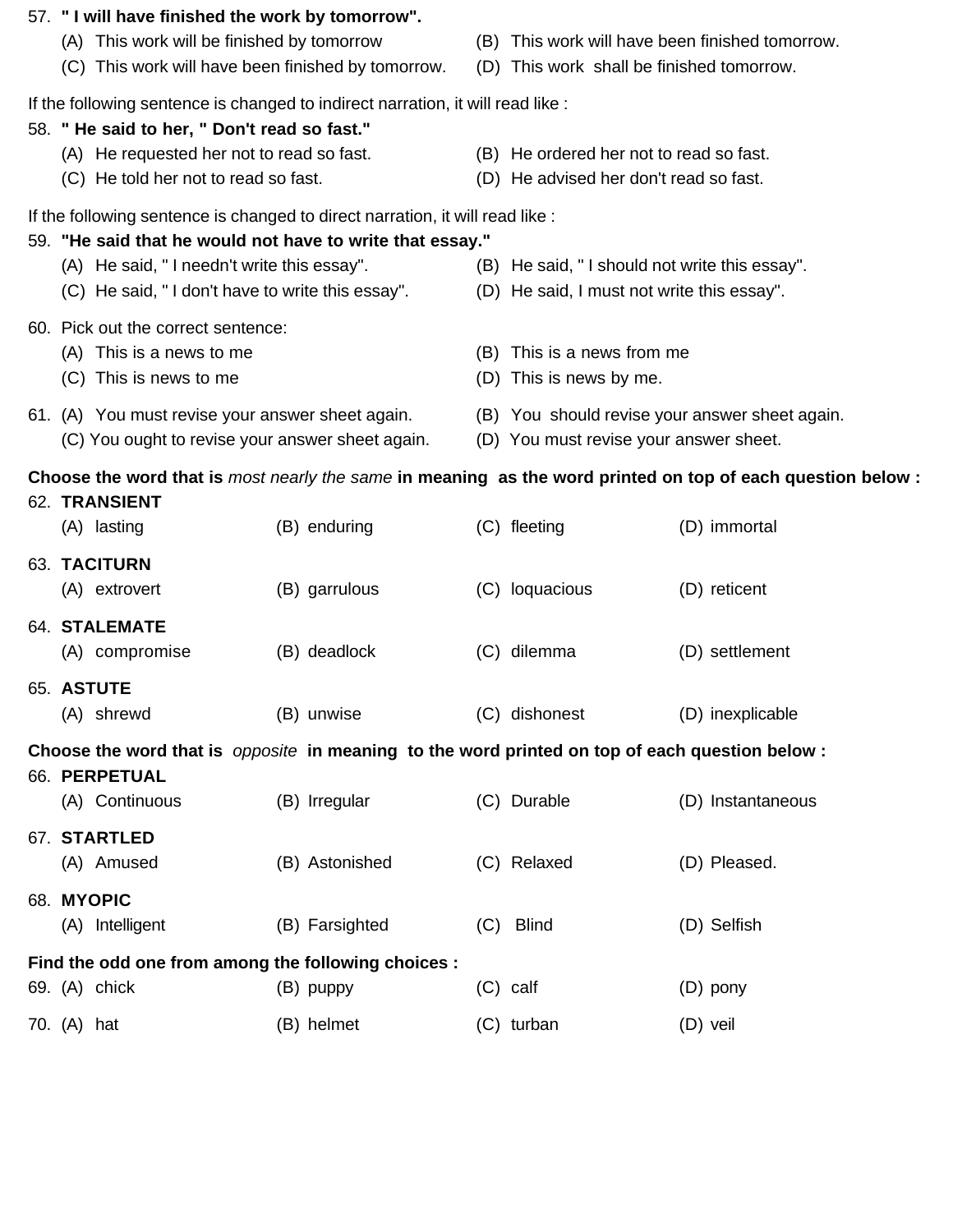|  |                                 | 71. The likeness or representation of a person, made of cardboard, straw etc is:                                          |                          |                         |                  |
|--|---------------------------------|---------------------------------------------------------------------------------------------------------------------------|--------------------------|-------------------------|------------------|
|  | (A) Statue                      | (B) replica                                                                                                               | $(C)$ effigy             | (D) portrait.           |                  |
|  |                                 | 72. One who makes and sells cushions and covers for chairs, motor-car seats is called                                     |                          |                         |                  |
|  | (A) cushioner                   | (B) haberdasher                                                                                                           | (C) upholster            | (D) huckster            |                  |
|  |                                 | 73. One who runs away from justice or the law is called a :                                                               |                          |                         |                  |
|  | (A) fugitive                    | (B) bohemian                                                                                                              | (C) platonic             | (D) epicure             |                  |
|  |                                 | Substitute the underlined phrase by a suitable word from among the given choices in the following two sentences.          |                          |                         |                  |
|  |                                 | 74. The study of insects was a most fascinating pursuit for him.                                                          |                          |                         |                  |
|  | (A) anthropology                | (B) zoology                                                                                                               | (C) etymology            |                         | (D) entomology   |
|  |                                 | 75. Pt. Jawaharlal Nehru, like Dr Radhakrishnan, was a great lover of books.                                              |                          |                         |                  |
|  | (A) literate                    | (B) bibliophile                                                                                                           | (C) bookworm             | (D) librarian.          |                  |
|  |                                 | 76. 'Face' is related to 'Expression' in the same way as 'Hand' is related to:                                            |                          |                         |                  |
|  | (A) handshake                   | (B) waving                                                                                                                | (C) work                 | (D) gesture             |                  |
|  |                                 |                                                                                                                           |                          |                         |                  |
|  | (A) anthem                      | 77. Sports is related to 'Logo' in the same way as 'Nation' is related to :<br>(B) emblem                                 | $(C)$ icon               | (D) flag                |                  |
|  |                                 |                                                                                                                           |                          |                         |                  |
|  |                                 | 78. Marathon is related to Race in the same way as Hibernation is related to:                                             |                          |                         |                  |
|  | (A) winter                      | (B) sleep                                                                                                                 | (C) dream                |                         | (D) reproduction |
|  |                                 | In the following two questions four words are given out of which three are same in one way and one is different from the  |                          |                         |                  |
|  | others. Select the odd one.     |                                                                                                                           |                          |                         |                  |
|  | 79. (A) green<br>80. (A) artery | (B) violet<br>(B) aurum                                                                                                   | (C) brown<br>(C) auricle | (D) yellow<br>(D) aorta |                  |
|  |                                 |                                                                                                                           |                          |                         |                  |
|  |                                 |                                                                                                                           |                          |                         |                  |
|  |                                 | <b>Aptitude &amp; Reasoning</b>                                                                                           |                          |                         |                  |
|  |                                 | 81. The total of the ages of Amar, Akbar and Anthony is 80 years. What was the total of their ages three years ago?       |                          |                         |                  |
|  |                                 | অমৰ, আকবৰ আৰু এন্থনীৰ মুঠ বয়স 80 বছৰ। তিনি বছৰ আগতে সিহঁতৰ মুঠ বয়স কিমান আছিল ?                                         |                          |                         |                  |
|  |                                 | অমর, আকবর এবং এ্যান্টনীর মোট বয়স 80 বছর। তিন বছর আগে ওদের মোট বয়স ছিল ?                                                 |                          |                         |                  |
|  | (A) 71 years                    | $(B)$ 72 years                                                                                                            | $(C)$ 74 years           | $(D)$ 77 years          |                  |
|  | $71$ বছৰ / বছর                  | $72$ বছৰ / বছর                                                                                                            | $74$ বছৰ / বছর           |                         | $77$ বছৰ / বছর   |
|  | that boy?                       | 82. Pointing to a photograph of a boy Suresh said, "He is the son of the only son of my mother." How is Suresh related to |                          |                         |                  |
|  |                                 | ল'ৰা এজনৰ ফটো লৈ আঙুলিয়াই দি সুৰেশে কলে, সি মোৰ মাৰ একমাত্ৰ ল'ৰাৰ একমাত্ৰ ল'ৰা। সুৰেশৰ ল'ৰাটোৰ লগত সম্পৰ্ক কি ?          |                          |                         |                  |
|  |                                 | একটি ছেলের ফটোর দিকে আঙুল দিয়ে সুরেশ বলে ''সে আমার মার একমাত্র ছেলের একমাত্র ছেলে।'' সুরেশ ছেলেটির সম্পর্কে কি ?         |                          |                         |                  |
|  | (A) Brother                     | (B) Uncle                                                                                                                 | (C) Cousin               | (D) Father              |                  |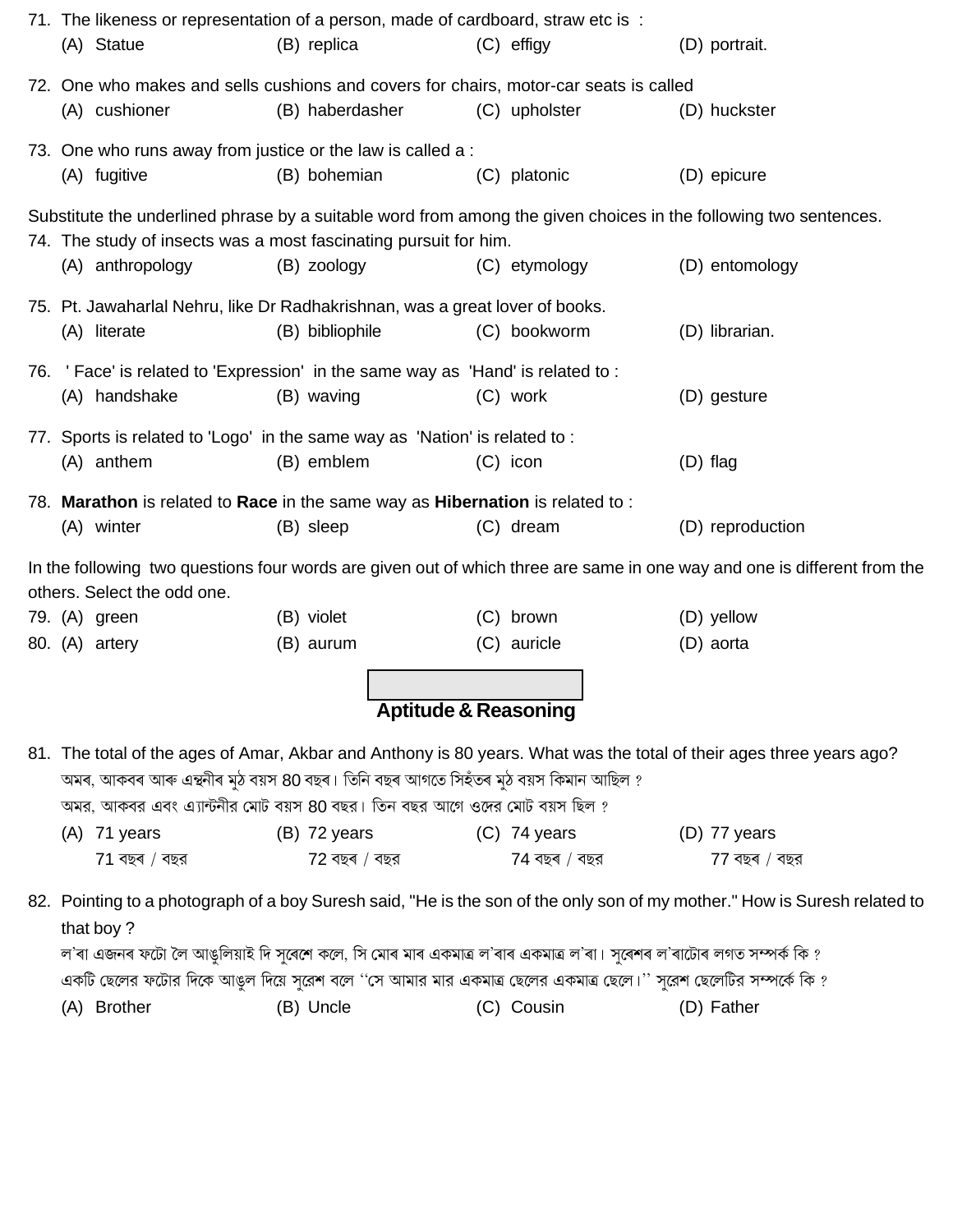- 83. Flow: River: Stagnant: প্ৰবাহিত : নদী : স্তব্দ : (A) Rain (B) Stream (C) Pool (D) Canal বৰষণ / বৃষ্টি নিজৰা / ঝরণা জলাশয় / বিল  $\overline{q}$ নলা / খাল
- 84. The following pie-chart shows the percentage distribution of the expenditure incurred in publishing a book. Study the pie-chart and the answer the questions based on it.

তলত দিয়া পাই চিত্ৰই এখন গ্ৰন্থ প্ৰকাশকৰ খৰচবোৰ শতাংশত দেখৱাইছে। পাই চিত্ৰটো অধ্যয়ণ কৰি প্ৰশ্নসমূহৰ উত্তৰ দিয়া।

নীচে একটি গ্রন্থ প্রকাশকের খরচের শতাংশ পাই চিত্রের দ্বারা দেখানো হল। পাই চিত্রটি অধ্যয়ণ করে উত্তর দাও।



If for a certain quantity of books, the publisher has to pay Rs. 30,600 as printing cost, then what will be amount of royalty to be paid for these books?

যদি কিছু সংখ্যক কিতাপৰ বাবে প্ৰকাশকে 30,600 ছপা খৰচ কৰে, তেন্তে কিতাপৰ স্বত্বৰ (royalty) বাবে কিমান টকা দিব ?

যদি কিছু সংখক বইয়ের জন্য প্রকাশক 30,600 টাকা খরচ করে, তবে বইয়ের স্বত্বর জন্য কত টাকা দিবে ?

| (A) ₹19,450 | $(B)$ ₹21,200 | (C) ₹22,950 | (D) ₹26,150 |
|-------------|---------------|-------------|-------------|
|-------------|---------------|-------------|-------------|

- 85. A sum of money at simple interest amounts to Rs. 815 in 3 years and to Rs. 854 in 4 years. The sum is: যদি এটি মূলধনৰ তিনি বছৰত সৰলসুত 815 টকা আৰু চাৰি বছৰত 845 টকা হলে মূলধনৰ পৰিমাণ কিমান ? যদি একটি মূলধনের তিন বছরের সরলসুদ 815 টাকা এবং চার বছরের 845টাকা হলে মূলধনের পরিমাণ কত ?  $(A)$  ₹650  $(B)$  ₹690 (C) ₹698 (D) ₹700
- 86. 39 persons can repair a road in 12 days, working 5 hours a day. In how many days will 30 persons, working 6 hours a day, complete the work?

39 জন মানুহে দৈনিক 5 ঘন্টাকৈ কাম কৰি 12 দিনত এটি পথ মেৰামতি কৰে। যদি 30 জন মানুহে দৈনিক 6 ঘন্টাকৈ কাম কৰে তেন্তে কিমান দিনত কামটো সম্পৰ্ণ কৰিব ?

39 জন লোক দৈনিক 5 ঘন্টা কাজ করে 12 দিনে একটি পথ মেরামত করে। যদি 30 জন লোক দৈনিক 6 ঘন্টা করে কাজ করে, তবে কত দিনে কাজটি সম্পূর্ণ হবে ?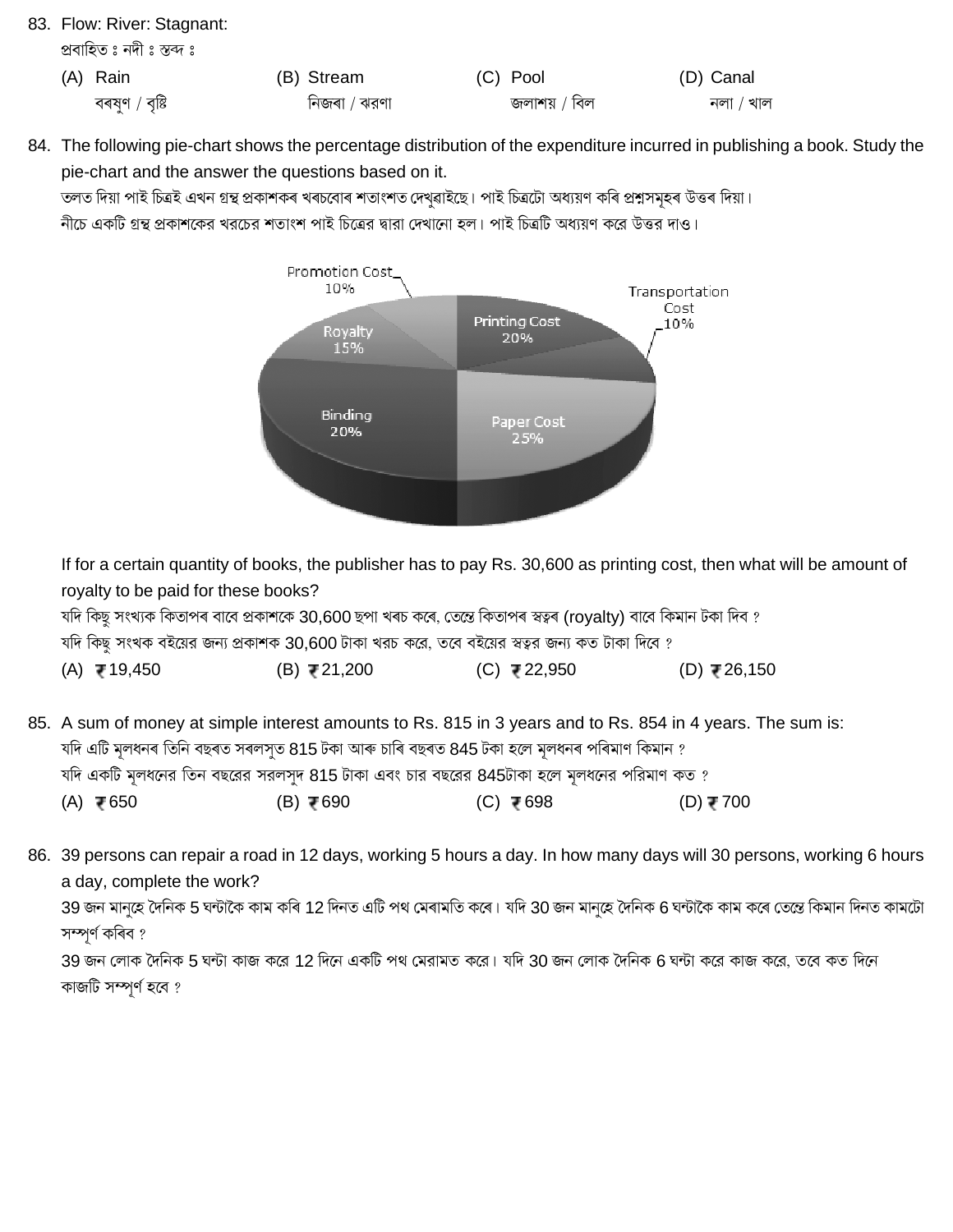| 87. A bear in Greenland walks south for one kilometer, then it walks west for one kilometer, then it walks north for one<br>kilometer and ends up at the same point from which it started. What color was the bear?<br>এটা ভালুক গ্ৰীণলেণ্ডত দক্ষিণলৈ এক কিলো মিটাৰ যোৱাৰ পিছত এক কিলোমিটাৰ পশ্চিমলৈ গ'ল। আকৌ উত্তৰলৈ এক কিলোমিটাৰ যোৱাৰ পিছত আকৌ<br>আৰস্ক কৰা ঠাইতে উপনীত হ'ল। ভালুটোৰ ৰং কি আছিল ?<br>একটি ভালুক গ্রীণলেণ্ডে দক্ষিণদিকে এক কিলোমিটার গেল, তারপর পশ্চিমদিকে এক কিলোমিটার গেল, আবার উত্তরদিকে এক কিলোমিটার যায় এবং |                                                                                                                                                                                                                                                                                                                                                                                                                                                  |          |                                  |          |                            |          |                                                                                                                          |  |
|-------------------------------------------------------------------------------------------------------------------------------------------------------------------------------------------------------------------------------------------------------------------------------------------------------------------------------------------------------------------------------------------------------------------------------------------------------------------------------------------------------------------------------------|--------------------------------------------------------------------------------------------------------------------------------------------------------------------------------------------------------------------------------------------------------------------------------------------------------------------------------------------------------------------------------------------------------------------------------------------------|----------|----------------------------------|----------|----------------------------|----------|--------------------------------------------------------------------------------------------------------------------------|--|
|                                                                                                                                                                                                                                                                                                                                                                                                                                                                                                                                     | শেষে শুরু করা স্থানে উপনীত হয়। ভালুকের রং কি ছিল ?                                                                                                                                                                                                                                                                                                                                                                                              |          |                                  |          |                            |          |                                                                                                                          |  |
|                                                                                                                                                                                                                                                                                                                                                                                                                                                                                                                                     | (A) grey                                                                                                                                                                                                                                                                                                                                                                                                                                         |          | (B) black                        |          | (C) white                  |          | (D) Blue                                                                                                                 |  |
|                                                                                                                                                                                                                                                                                                                                                                                                                                                                                                                                     | ধোঁৱা বৰণীয়া / ধূসর                                                                                                                                                                                                                                                                                                                                                                                                                             |          | ক'লা / কালো                      |          | বগা / সাদা                 |          | নীলা / নীল                                                                                                               |  |
|                                                                                                                                                                                                                                                                                                                                                                                                                                                                                                                                     | 88. Find the odd man out 6, 9, 15, 21, 24, 28, 30<br>অমিলটো বাচি উলিওৱা ঃ 6, 9, 15, 21, 24, 28, 30   /  অমিলটি বেছে নাও ঃ 6, 9, 15, 21, 24, 28, 30                                                                                                                                                                                                                                                                                               |          |                                  |          |                            |          |                                                                                                                          |  |
| $(A)$ 28                                                                                                                                                                                                                                                                                                                                                                                                                                                                                                                            |                                                                                                                                                                                                                                                                                                                                                                                                                                                  | $(B)$ 21 |                                  | $(C)$ 24 |                            | $(D)$ 30 |                                                                                                                          |  |
|                                                                                                                                                                                                                                                                                                                                                                                                                                                                                                                                     | 89. Choose the appropriate answer to complete the following sentence:<br>তলৰ বাক্যশাৰী সম্পূৰ্ণ কৰিবলৈ উপযুক্ত শব্দটো বাছি উলিওৱা ঃ / নীচের বাক্যটি সম্পূৰ্ণ করতে উপযুক্ত শব্দ বেছে নাও ঃ<br>Medicine is to illness as law is to __________<br>(A) Discipline<br>নীয়মানুবৰ্তিতা / নিয়মানুবৰ্তিতা                                                                                                                                               |          | (B) Anarchy<br>অৰাজকতা / অরাজকতা |          | (C) Treason<br>দেশদ্ৰোহিতা |          | (D) Etiquette<br>শিষ্টাচাৰ / শিষ্টাচার                                                                                   |  |
|                                                                                                                                                                                                                                                                                                                                                                                                                                                                                                                                     | 90. Larry's father has five sons, viz. Ten, Twenty, Thirty, Forty Guess what would be the name of the fifth?<br>লেৰীৰ দেউতাকৰ পাঁচজন ল'ৰা আছিল। এজনৰ নাম Ten, Twenty, Thirty, আৰু এজনৰ নাম Forty হলে পঞ্চমজনৰ নাম কি ?<br>লেরীর পিতার পাঁচটি ছেলে ছিল। ওদের নাম ক্রমে Ten, Twenty, Thirty, ও Forty হলে পঞ্চমটিম নাম কি হবে ?                                                                                                                     |          |                                  |          |                            |          |                                                                                                                          |  |
|                                                                                                                                                                                                                                                                                                                                                                                                                                                                                                                                     | (A) Fifty,                                                                                                                                                                                                                                                                                                                                                                                                                                       |          | (B) Sixty                        |          | (C) Seventy                |          | (D) None of these<br>এটাও নহয়/একটিও নয়                                                                                 |  |
|                                                                                                                                                                                                                                                                                                                                                                                                                                                                                                                                     | side is the cup's handle?<br>টেবুলত এটি কাপ আছে। তুমি যদি উত্তৰ দিশত আছা আৰু কাপটো দক্ষিণ দিশত আছে। তেন্তে কাপৰ হেণ্ডেল কোন দিশত আছে ?<br>তুমি একটি কাপ টেবিলে রাখলে। তুমি যদি উত্তর দিকে আর কাপটি দক্ষিণ দিকে থাকে, তাহলে কাপের হেন্ডেল কোন দিকে থাকবে ?                                                                                                                                                                                        |          |                                  |          |                            |          | 91. You have a cup placed on a table. You are sitting facing the North and the cup is facing towards the South. On which |  |
|                                                                                                                                                                                                                                                                                                                                                                                                                                                                                                                                     | (A) North                                                                                                                                                                                                                                                                                                                                                                                                                                        |          | (B) west                         |          | (C) inner side             |          | (D) outer side                                                                                                           |  |
|                                                                                                                                                                                                                                                                                                                                                                                                                                                                                                                                     | উত্তৰ / উত্তর                                                                                                                                                                                                                                                                                                                                                                                                                                    |          | পশ্চিম                           |          |                            |          | ভিতৰৰ ফালে/ভিতরের দিকে বাহিৰ ফালে / বাহিরের দিকে                                                                         |  |
| 92. (I)                                                                                                                                                                                                                                                                                                                                                                                                                                                                                                                             | Police resorted to lathi-charge to disperse the unlawful gathering of large number of people.<br>পুলিচে নীতি বহিৰ্ভূত ভাৱে একত্ৰিত হোৱা বিশাল জনতাক চত্ৰভংগ দিবলৈ লাঠী চাৰ্জ কৰিছিল।<br>পুলিশ নীতি বহিৰ্ভূত ভাবে একত্ৰিত হওয়া বিশাল জনতাকে ছত্ৰভঙ্গ করতে লাঠিচাৰ্জ করেছিল।<br>(II) The citizens' forum called a general strike in protest against the police atrocities.<br>নাগৰিক মঞ্চই পুলিচৰ অত্যাচাৰৰ বিৰুদ্ধে সাধাৰণ ধৰ্মঘটৰ আহ্বান দিছিল। |          |                                  |          |                            |          |                                                                                                                          |  |
|                                                                                                                                                                                                                                                                                                                                                                                                                                                                                                                                     | নাগরিক-মঞ্চ পুলিশের অত্যাচারের বিরুদ্ধে ধর্মঘটের আহ্বান দেয়।                                                                                                                                                                                                                                                                                                                                                                                    |          |                                  |          |                            |          |                                                                                                                          |  |
|                                                                                                                                                                                                                                                                                                                                                                                                                                                                                                                                     | (A) Statement I is the cause and statement II is its effect.                                                                                                                                                                                                                                                                                                                                                                                     |          |                                  |          |                            |          |                                                                                                                          |  |
|                                                                                                                                                                                                                                                                                                                                                                                                                                                                                                                                     | ১ম বক্তব্য হল কাৰণ আৰু ২য় বক্তব্য ইয়াৰ পৰিণতি / ১ম বক্তব্য হল কারণ এবং ২য় বক্তব্য ইহার পরিণতি।                                                                                                                                                                                                                                                                                                                                                |          |                                  |          |                            |          |                                                                                                                          |  |
|                                                                                                                                                                                                                                                                                                                                                                                                                                                                                                                                     | (B) Statement II is the cause and statement I is its effect.                                                                                                                                                                                                                                                                                                                                                                                     |          |                                  |          |                            |          |                                                                                                                          |  |
|                                                                                                                                                                                                                                                                                                                                                                                                                                                                                                                                     | ২য় নং বক্তব্য কাৰণ আৰু ১ম বক্তব্য ইয়াৰ পৰিণতি / ২য় নং বক্তব্য কারণ এবং ১ম বক্তব্য ইহার পরিণতি                                                                                                                                                                                                                                                                                                                                                 |          |                                  |          |                            |          |                                                                                                                          |  |
|                                                                                                                                                                                                                                                                                                                                                                                                                                                                                                                                     | (C) Both the statements I and II are independent causes.                                                                                                                                                                                                                                                                                                                                                                                         |          |                                  |          |                            |          |                                                                                                                          |  |
|                                                                                                                                                                                                                                                                                                                                                                                                                                                                                                                                     | ১ম আৰু ২য় দুয়োটা বক্তব্যই সম্পূৰ্ণ বেলেগ / ১ম এবং ২য় দুটি বক্তব্যই সম্পূৰ্ণ আলাদা।                                                                                                                                                                                                                                                                                                                                                            |          |                                  |          |                            |          |                                                                                                                          |  |
|                                                                                                                                                                                                                                                                                                                                                                                                                                                                                                                                     | (D) Both the statements I and II are effects of independent causes.                                                                                                                                                                                                                                                                                                                                                                              |          |                                  |          |                            |          |                                                                                                                          |  |
|                                                                                                                                                                                                                                                                                                                                                                                                                                                                                                                                     | ১ম আৰু ২য় দুয়োটাই সম্পূৰ্ণ বেলেগ কাৰণৰ পৰিণতি / ১ম আৰু ২য় দুটিই সম্পূৰ্ণ আলাদা কারণের পরিণতি                                                                                                                                                                                                                                                                                                                                                  |          |                                  |          |                            |          |                                                                                                                          |  |
|                                                                                                                                                                                                                                                                                                                                                                                                                                                                                                                                     | (E) Both the statements I and II are effects of some common cause.                                                                                                                                                                                                                                                                                                                                                                               |          |                                  |          |                            |          |                                                                                                                          |  |
|                                                                                                                                                                                                                                                                                                                                                                                                                                                                                                                                     |                                                                                                                                                                                                                                                                                                                                                                                                                                                  |          |                                  |          |                            |          |                                                                                                                          |  |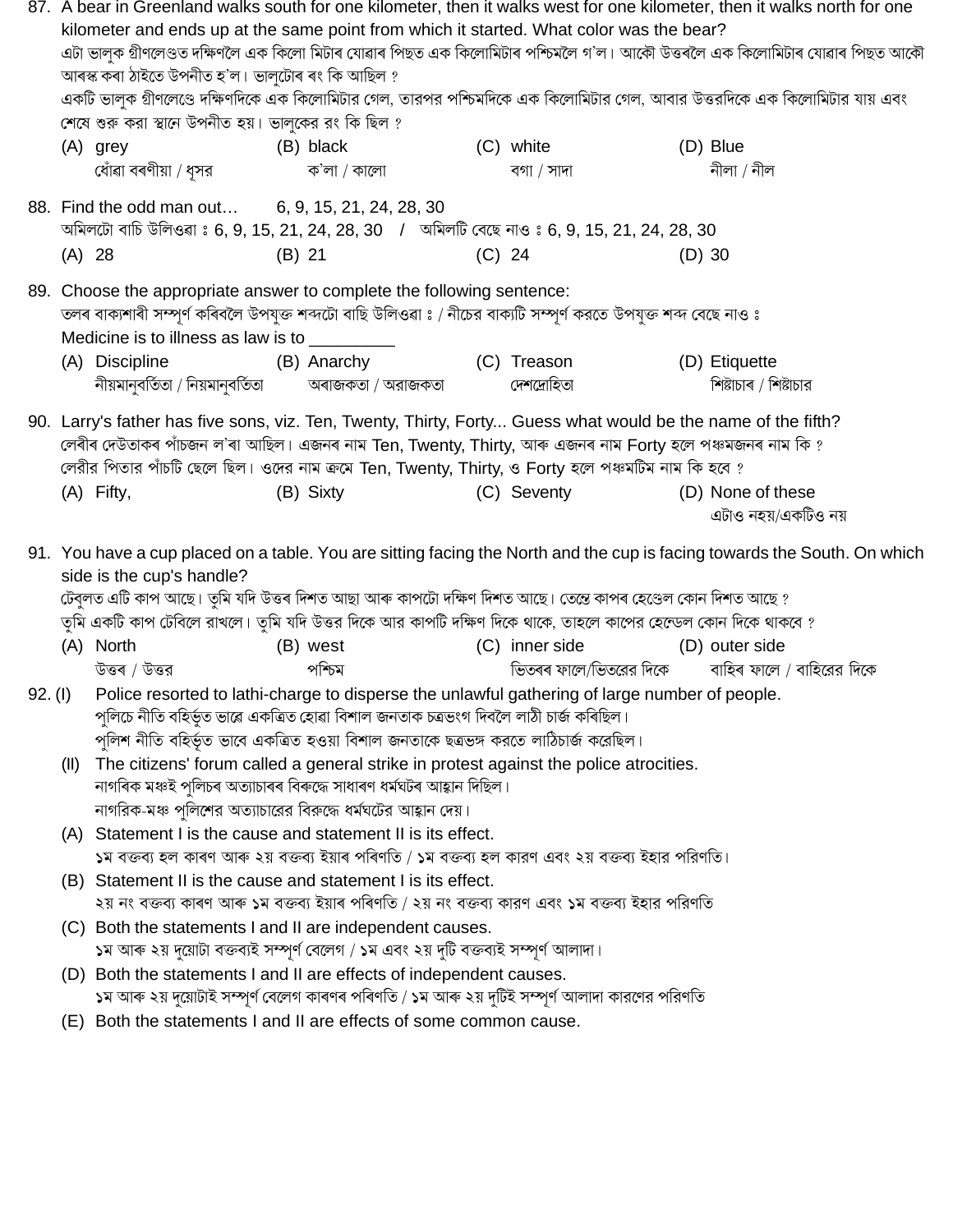| 93. | Marathon is to race as hibernation is to<br>যদি মাৰাথন দৌৰ হয় তেন্তে শীতনিদ্ৰা ……………………… হ'ব। / যদি 'মারাথন' হয় ' দৌড়' তবে 'শীতনিদ্ৰা'হবে  ……………………………                                       |                                   |                                                                                |                       |
|-----|-------------------------------------------------------------------------------------------------------------------------------------------------------------------------------------------------|-----------------------------------|--------------------------------------------------------------------------------|-----------------------|
|     | (A) winter                                                                                                                                                                                      | (B) bear                          | (C) dream                                                                      | (D) sleep             |
|     | শীতকাল                                                                                                                                                                                          | ভালুক                             | সপোন / স্বপ্ন                                                                  | নিদ্ৰা                |
|     | 94. Which word does NOT belong with the others?<br>তলৰ কোনটো নিমিলা শব্দ ঃ / অমিল শব্দ বেছে নাও ঃ                                                                                               |                                   |                                                                                |                       |
|     | $(A)$ tire                                                                                                                                                                                      | (B) steering wheel (C) engine     |                                                                                | $(D)$ car             |
|     | ক্লান্ত হোৱা / ক্লান্ত হওয়া                                                                                                                                                                    | ষ্টীয়াৰিং হুইল / স্টীয়ারিং হুইল | ইঞ্জিন                                                                         | মটৰ গাড়ী / মটর গাড়ী |
|     | 95. Which number will replace the question mark?<br>প্ৰশ্নবোধক চিনৰ ঠাইত বহিবলগা সংখ্যাটো কি ? / প্ৰশ্নবোধ ${\mathcal{A}}$ চিহ্নে ব্বীসানো স্ ${\mathcal{R}}$ থ্যাটি হ ${\mathcal{d}}$ ৰ ?<br>5 |                                   |                                                                                |                       |
|     |                                                                                                                                                                                                 | .20<br>3 <sup>1</sup><br>2<br>20  | ୍90ା<br>$5\overline{)}$<br>9<br>$\mathbf{1}$<br>90<br>$\overline{\mathcal{L}}$ |                       |
|     | 75<br>(A)                                                                                                                                                                                       | (B) 26                            | 25<br>(G)                                                                      | (D) 20                |

96. In the following question which one of the Answer Figure should come after the Problem Figure if the series is continued? তলত দিয়া সমস্যা চিত্ৰটো ক্ৰমান্বয়ে বঢাই গ'লে উত্তৰ চিত্ৰৰ কোনটো সমস্যা চিত্ৰৰ শেষত বহিব ?

নীচে দেওয়া সমস্যাচিত্র ক্রমান্বয়ে বেডে গেলে উত্তর চিত্রের কোন চিত্র সমস্যাচিত্রের খালি স্থানে বসবে ?

Problem Figures (সমস্যা চিত্র)

Answer Figures (উত্তৰ চিত্ৰ / উত্তর চিত্র)



97. There were two candidates in an election, 10% of the voters didinot vote, 60 votes were declared invalid. The elected candidate got 308 votes more than his opponent. If the elected candidate got 47% of the total votes, how many votes did each candidate get?

দুজন সদস্যই প্ৰতিদ্বন্ধিতা কৰা এটা নিৰ্বাচনত 10% ভোটাৰে ভোটাধিকাৰ সাৱ্যস্ত কৰা নাই, আৰু 60 টা ভোট অযোগ্য বুলি ঘোষণা কৰা হয়। বিজয়ী প্ৰাৰ্থীজনে বিজীত প্রার্থীতকৈ 308 টা ভোট বেছি পায়। যদি বিজয়ী প্রার্থীজনে মোঠ ভোটৰ 47% ভোট পায় তেন্তে প্রজিন প্রার্থীয়ে গাইপ্রতি কিমান ভোট পাইছিল ? দজন সদস্য প্রতিদ্বন্ধিতা করা একটি নির্বাচনে 10% ভোটার ভোটাধিকার সাব্যস্ত করে না এবং 60 টি ভোট অযোগ্য বলে ঘোষণা করা হয়। বিজয়ী প্রার্থীজন বিজীত প্রার্থী থেকে 308 টি ভোট বেশী পায়। যদি বিজয়ী প্রার্থী মোট ভোটের 47% পায়, তবে দুজন প্রার্থী জনপ্রতি কতটি ভোট পায় ? (A) 2316, 2012 (B) 2629, 2324 (C) 2871, 2575 (D) 2914, 2606

98. If NUMERICAL is written as MVLFQJBBK, then how would ASTROLOGY be written in this code? যদি NUMERICAL শব্দটো MVLFQJBBK হিচাপে লিখা হয়. তেন্তে ASTROLOGY শব্দটো কিদৰে লিখিব পাৰো ? যদি NUMERICAL শব্দটি MVLFQJBBK হিসাবে লেখা হয়, তবে ASTROLOGY শব্দটি কিভাবে লিখতে পারি ?